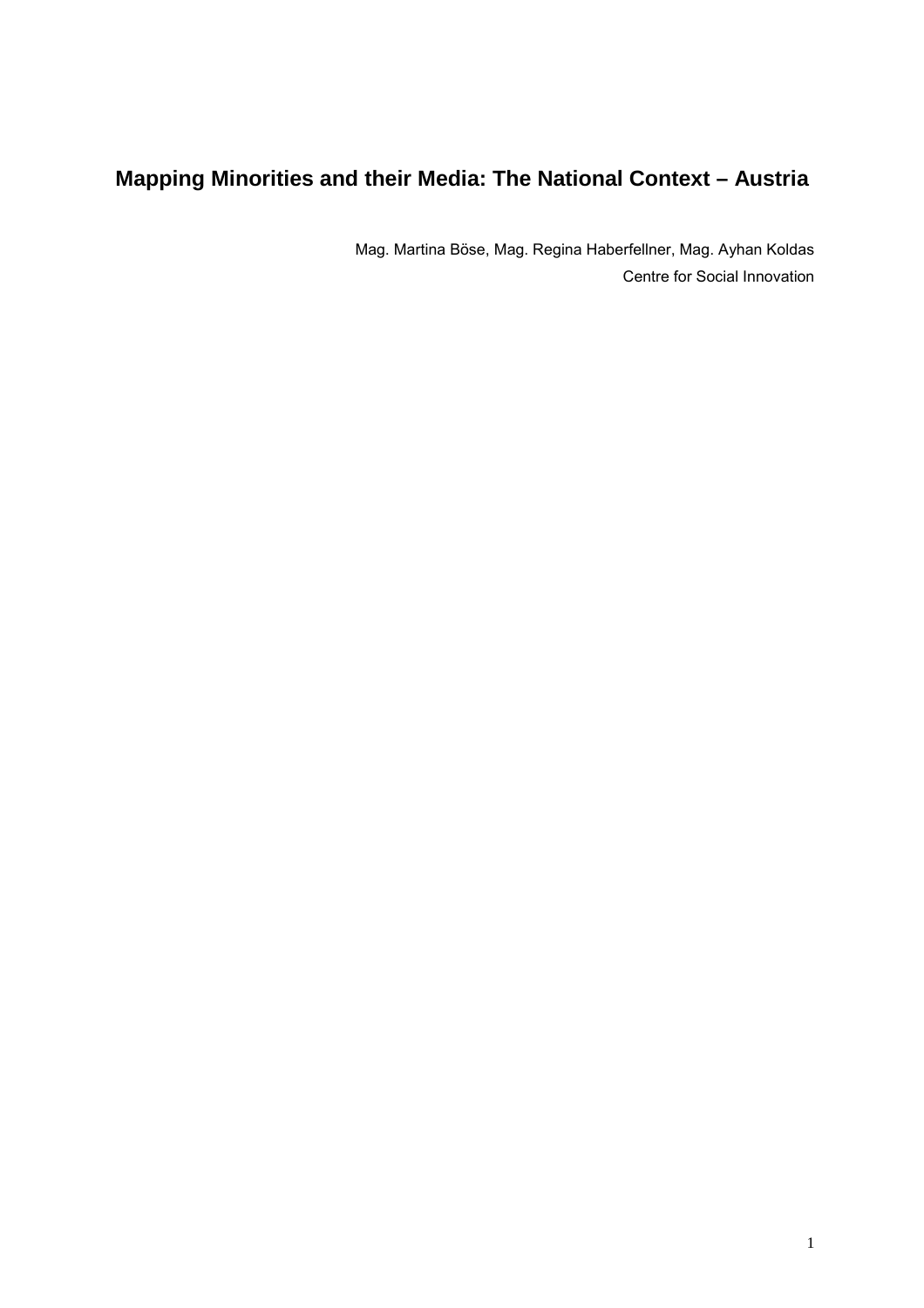# *1 MIGRATION AND MINORITIES IN AUSTRIA*

Austria's minority population can be broadly separated into the officially recognised minority groups and the 'new minorities' following from post war immigration into Austria. To the former belong the following groups: Slovenes in Carinthia, Croats in Burgenland, Hungarians in Burgenland and Vienna, Roma and Sinti, Czechs and Slovaks in Vienna.

With regard to these groups minority politics have traditionally not been made on the basis of language or citizen rights in Austria, but rather in dependency on respective national or international politics. Furthermore, the situation of different minority groups differed significantly between the Austrian and former Hungarian part of Austria, due to the historical standing of minority groups and in particular their (anti)clerical and political affiliation in the Austro-Hungarian monarchy. Thus, while for example the use of Slovenian in Carinthia was clearly stigmatised after world war II, the use of Croatian in Burgenland was not a critical issue then. (Bernhard/Perchinig 1995). Against the background of mostly hesitant, at times practically absent minority politics and generally restrictive immigration politics in Austria, the self-ethnization of minority groups and multi-cultural approaches have developed alongside each other.

# *1.1. A short overview of immigration to Austria*

Immigration to Austria can be characterised on the one hand by a history of so-called 'guestworkermigration' and on the other hand, by the immigration of refugees - mostly from former Eastern European Countries in different phases. For four major groups of Eastern refugees Austria represented a transitional stopover on their way from one of the Eastern European Countries to one of the Western Countries (mostly to the United States) and to Israel. The numbers are as follows: Hungarians (180,000 in 1956), Czechoslovakians (160,000 in 1968), Poles (140,000 in 1981/82 and Jews from the former Soviet Union (about 250.000 between 1973 and 1989).

'Guest-worker' immigration was promoted by contract labour programmes since the 1960s, and organised by state agencies like in Germany. The first contract labour programme was established already in 1962 with Spain, followed by that with Turkey in 1964 and two years later, followed by Former Yugoslavia. By the end of the 1960s, the percentage of foreign workers had noticeably increased. For the first time in 1970, more than 100.000 work-permits were issued. A first peak was reached in 1973, with 226,800 foreigners working in Austria. As Austrians increasingly found employment in the service sector, the remaining jobs in the production sector were occupied by unskilled immigrant workers. Due to this role as unskilled workers in the industry, "guest-workers" had to be preferably young and healthy men rather than well educated ones. However, due to its lower rates of income, Austria attracted less qualified workers than Germany, and did so also after the abolition of the "guest-worker"-scheme in 1973 (Parnreiter 1994). The first slump in the Austrian economy led to a drastic reduction in foreign labour between the mid 70's and the early 80s. Austria experienced a long period of prosperous economic development, highly supported by the 'Austro-Keynesian' policy which was following the Swedish model. The structural problems of Austria's labour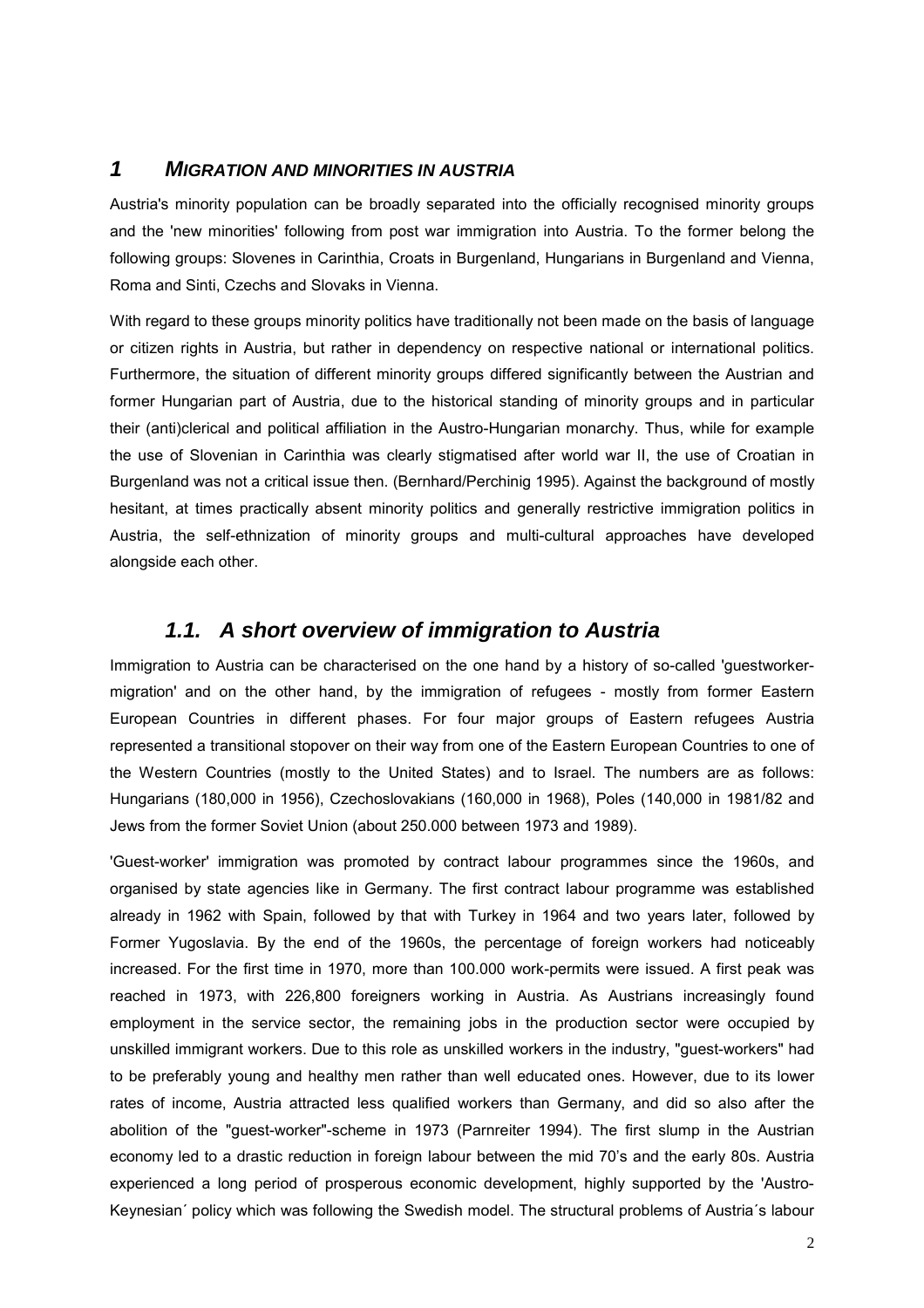market became obvious in the 1980s. While Austrians found increasingly employment in the service sector, the remaining work places in the production sector were occupied by unskilled immigrant workers. The short period of economic progress in the early 90s was mainly induced by immigrants' employment, then followed by predatory competition in the secondary sector and finally by increased unemployment of immigrant workers in the 90s.

The basic idea of the guest-worker system was the rotation principle. Immigrants were supposed to stay for a short period of time to cover the specific demand for labour. However, for several reasons the system never worked as expected: Migrants wanted to stay longer because their income had not met their expectations, and employers refused to recruit new inexperienced workers and preferred to keep the already trained ones. As the mostly male immigrants decided to stay longer, the immigration of their family members started in the beginning of the 1970ís. This phase of immigration profoundly changed the structure of the foreign population. Austria became in fact an immigration country, relative to the size of its population, even one of the foremost immigration countries in Europe. However, this status has never become part of Austria's official self-understanding (Fassmann, H, Münz, R 1995). Even in phases of significant immigration, the political discourse held on to notions of "Zuwanderung", thus emphasising the transitory state of immigration, as opposed to "Einwanderung", which implies settlement. Integration was considered as the unifying policy objective related to immigrants, which served to distract from the fact of immigration (Gächter 2001). Following from this outlook, the need for an active immigration policy was not perceived in Austria until the mid 1990's.

# *1.2. Immigration Policy, Labour Market Access and the Role of the Social Partners*

A significant pillar of the Austrian political system has for a long time been the elaborate system of social partnership. As this corporate political system has also influenced the history of Austria's immigration policies to a considerable extent, it shall be briefly illustrated in this section.

The four organisations that have been dominating this system are: on the one hand the Chamber of Commerce and the Chamber of Agriculture, both entertaining good relations with the Conservative People's Party and on the other hand, the Chamber of Labour and the Trade Unions Congress, which have always been close to the Social Democratic Party. In policy decisions concerning the economy and the labour market and in central questions of social policy these 'social partners' have traditionally had a decisive influence, based on a netting of personal, formal and informal linkages with decisionmakers in the government, the administration, the parliament, and the political parties (Tálos/ Leichsenring/ Zeiner 1993). The institutionalisation of the "Sozialpartnerschaft" however started in the beginning of the 1960s and was indeed initiated by a clash of interests regarding the opening of the labour market to foreigners. While the Chamber of Labour and the trade Unions Congress were strictly opposed to this opening, the Chamber of Commerce pressurised for it. Due to the hardened front lines, the consensus necessary for a law that regulates the employment of foreigners could not be achieved. Instead the unions agreed to open the labour market and the borders for a first temporary immigration of 47.000 guest-workers in 1961 under the condition of equal payment, fixed one yearcontracts and prior dismissal of immigrants in the case of job-losses. At the origin of this concession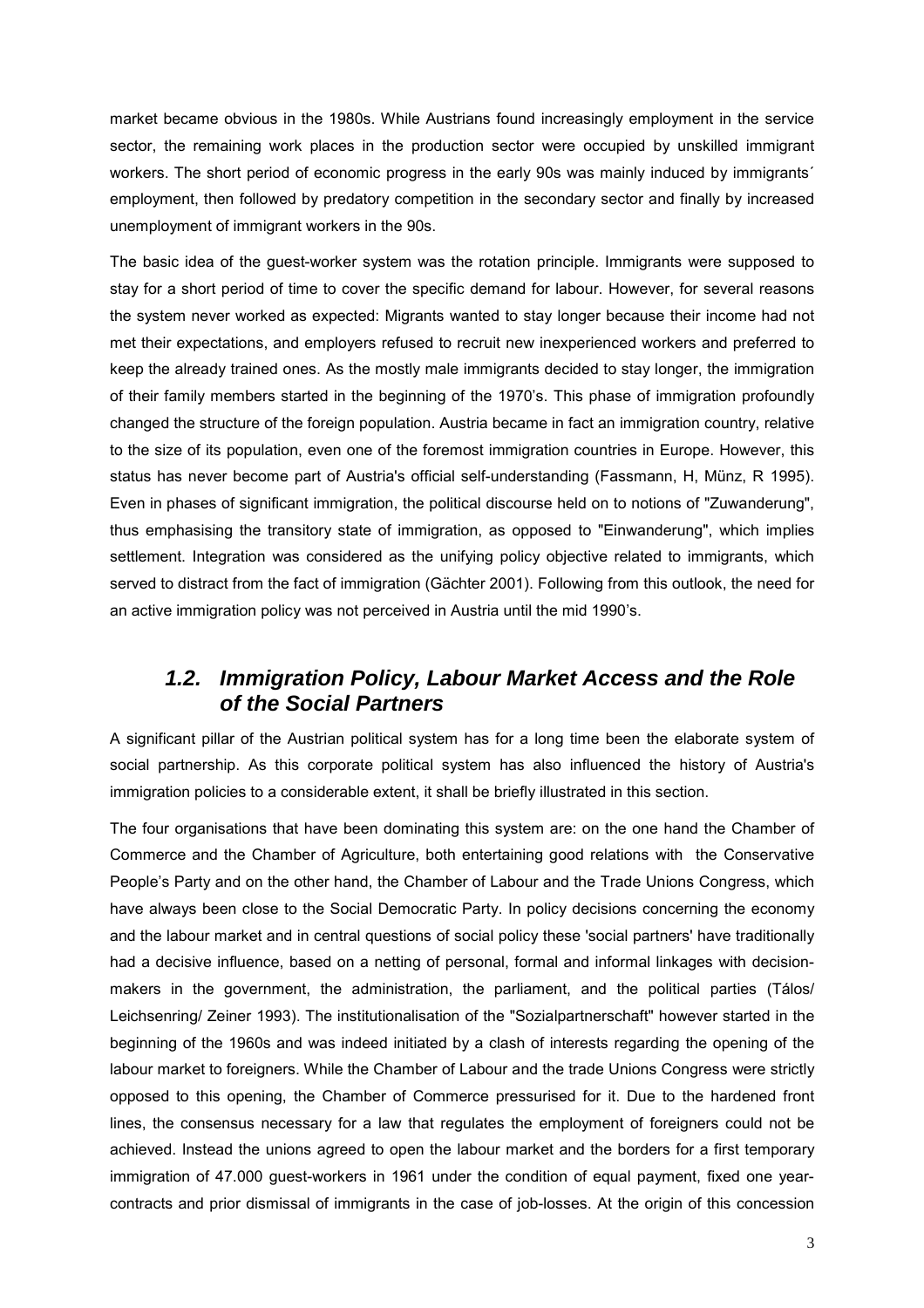was an agreement about the increased influence of the employees' representatives in one of the central arenas of negotiation within the framework of "Sozialpartnerschaft", the "parity price and wage commissionî. Until 1975 the unions and the Chamber of Labour strengthened their position within the social partnership by using the yearly negotiations of the contingent for foreign workers as lever (Wimmer 1986, Wollner 1996, Bauböck 1997). In the following decades the initial social partnershipagreement, the 'Raab-Olah-agreement', remained the determining framework for regulations of the labour market access by immigrants.

While the unions controlled the employment of immigrants in Austria, the Chamber of Commerce tried to stimulate 'guest-worker' immigration through specially established agencies in potential sending countries. In spite of these endeavours the percentage of foreign workers increased noticeably only at the end of the 1960s whereby the most important immigrant groups were coming from the former Yugoslavia and Turkey. For the first time in 1970 more than 100,000 work-permits were issued. In 1973 a first peak was reached with 226,800 foreigners working in Austria. The agencies lost their influence after some years because immigration to Austria developed its own dynamics through increased chain migration which was more flexible.

Although the basic idea of the guest-worker system was the rotation principle, at a time of economic boom neither the unions nor the employment office saw a need for restricting the number of work permits issued. This development as well as the need for a female labour force in the growing service sector and in the textile industries stimulated the immigration of family members which commenced in the beginning of the 1970s.

The first Foreignersí Employment Act (*Ausländerbeschäftigungsgesetz*), enacted in 1975, reaffirmed again the influence of the social partners by establishing a parity commission which had an extensive influence on all regulations concerning the access of foreigners to the labour market.<sup>1</sup> According to the law, only after 8 years of continuous employment could a foreigner obtain a so-called ë*Befreiungsschein'* - limited to two years, but renewable - which allowed the employee to change the employer (Bauböck 1997). That regulation affected an ethnic segmentation of the labour market and for the immigrant employees a high degree of dependence on their employers (Gächter 1995). The Trade Unions had again two options in this period: Either to support the interests of immigrant workers and to co-ordinate their interests with those of the Austrian native workers or to use their influence on immigrant employment issues as leverage in negotiations within the framework of "Sozialpartnerschaft" and to force the prioritised employment of native workers. There is some evidence that the union kept following rather the second mentioned strategy (Bauböck 1997, 683).

Until 1987 immigration policy was purely seen as labour market policy and thus the Ministry for Social Affairs was the only responsible authority. From 1991 onwards, the Ministry of the Interior became a proactive player in the field, after having played only a nominal role till then (Gächter 2001). Additionally the political landscape had changed in the meantime and two parties which had not been involved in the negotiating processes of the social partners before, started to actively use immigration issues to shape their political profile. Although representing opposite approaches, both were rather

l

 $1$  Until 1975 the negotiations of the foreign workers contingents had still been based on the first , Raab-Olah agreement' from 1961.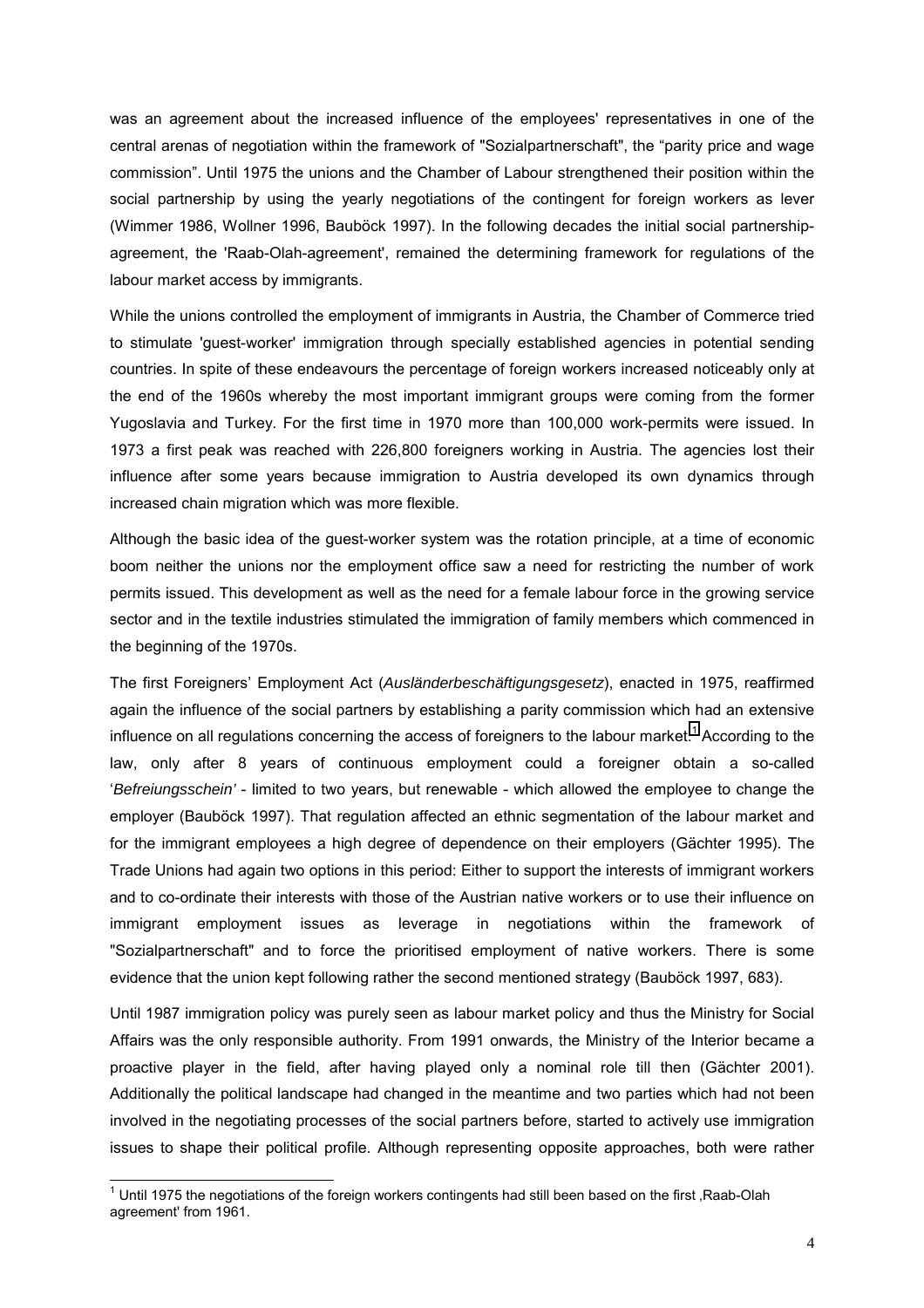free in their argumentation without the restrictions of keeping the burden of traditionalised interests in mind (Bauböck/ Wimmer 1988). Mainly due to the concern of the unions to lose their influence, a great reformation of the legal framework that regulated the residence and labour market access for non-Austrians was not feasible at the end of the 1980s. Consequently, only minor changes of the existing regulations were being made and  $-$  still following the concept of the 'guest-worker'-schemes - a national quota-system (*Bundeshöchstzahl*) was introduced for work permits. The yearly fixed quotas vary between 8% to 10% of the total workforce and can cause the paradox effect that even persons with a legal residence permission have no access to the labour market. Particularly young people, women, and self-employed immigrants are affected (Bauböck 1997, 684; Haberfellner/ Böse 1999). In spite of many years of criticism, the split into these two vital permits has still not been removed.

The opening of the borders to the Eastern European Countries, an additional need of immigrant labour due to an economic upswing and a rise of asylum seekers led to more than a duplication of the foreign population, from 326,000 up to 713,000 between 1987 and 1994. Since the enactment of a new Asylum Law in 1992 and the institution of a yearly quota for new residence permissions<sup>2</sup> the netimmigration into Austria has been dramatically reduced. The yearly net-immigration to Austria did not exceed 10,000 people in the 1990s since the new quota-regulation came into effect and these low numbers are expected to remain on that level in the next few years.

The high influx of immigrants and the rising unemployment rates caused heated discussions about immigration into Austria in the media as well as in the political arena at the beginning of the 90s They eventually led to the already mentioned more restrictive regulations concerning labour market access and immigration which had to be adapted several times in the last years.

The table below gives an overview of the shares of non-Austrian employees between 1961 and 1998.

<sup>&</sup>lt;u>2</u><br><sup>2</sup> reformed in 1995 and 1997.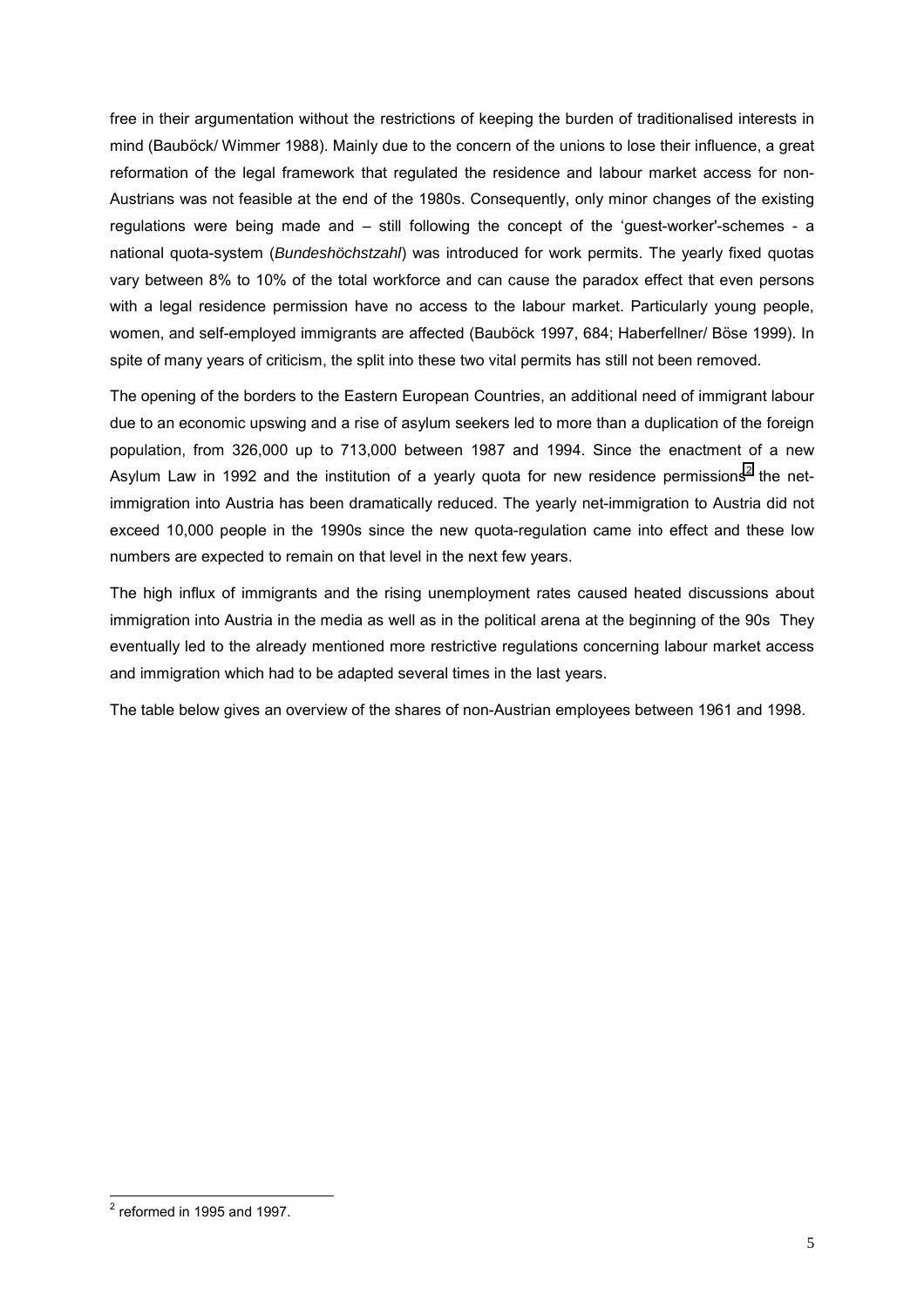

#### **Table 1: Rate of employees without Austrian citizenship 1961-1998**

Source: Biffl et al 1997; employees without Austrian citizenship in percentage of all employees.

Although the uncertainty of continued residence was reduced by the adapted regulations in 1997, to be in employment and obtain a sufficient income, is still a vital requirement for non-Austrian citizens. As extended periods of unemployment can cost immigrants the legal base of their stay, there is even more pressure on them to find a new job as soon as possible than there is for unemployed Austrians. Therefore they are much more likely to accept even low paid or low quality jobs which tends to enforce the segmentation of the labour market, where immigrants can generally be expected to occupy lower and less attractive positions. This leads furthermore to a situation in which activity rates for foreign women and men are considerably higher than those of Austrians. Against the backdrop of the multiple pressure on immigrants (economic and political) it is hardly surpising to see that the average unemployment rate of immigrants in Austria exceeds the overall unemployment rate only by 1% to 2%.

Austriaís labour market statistics show that employment in the manufacturing industries - with a traditionally high percentage of men and foreigners - decreased during the last few decades while the service sector showed a rising share of employment. Immigrant workers are not only confronted with a higher risk of unemployment but their average income lies also far below the Austrian average. Foreign workers have a much higher job fluctuation than nationals and re-employment is more often linked to a cut in wages than in higher wage groups. Furthermore, they can be predominantly found in the so-called "outsider segment"; the only industry which provides relatively stable employment for immigrants is the textile industry (Biffl 1999). The economic sectors with the largest shares of immigrant workers are construction, catering, and cleaning, which are also the sectors with the highest concentration of unskilled labour and very restricted chances for upward mobility (Fassmann 1993).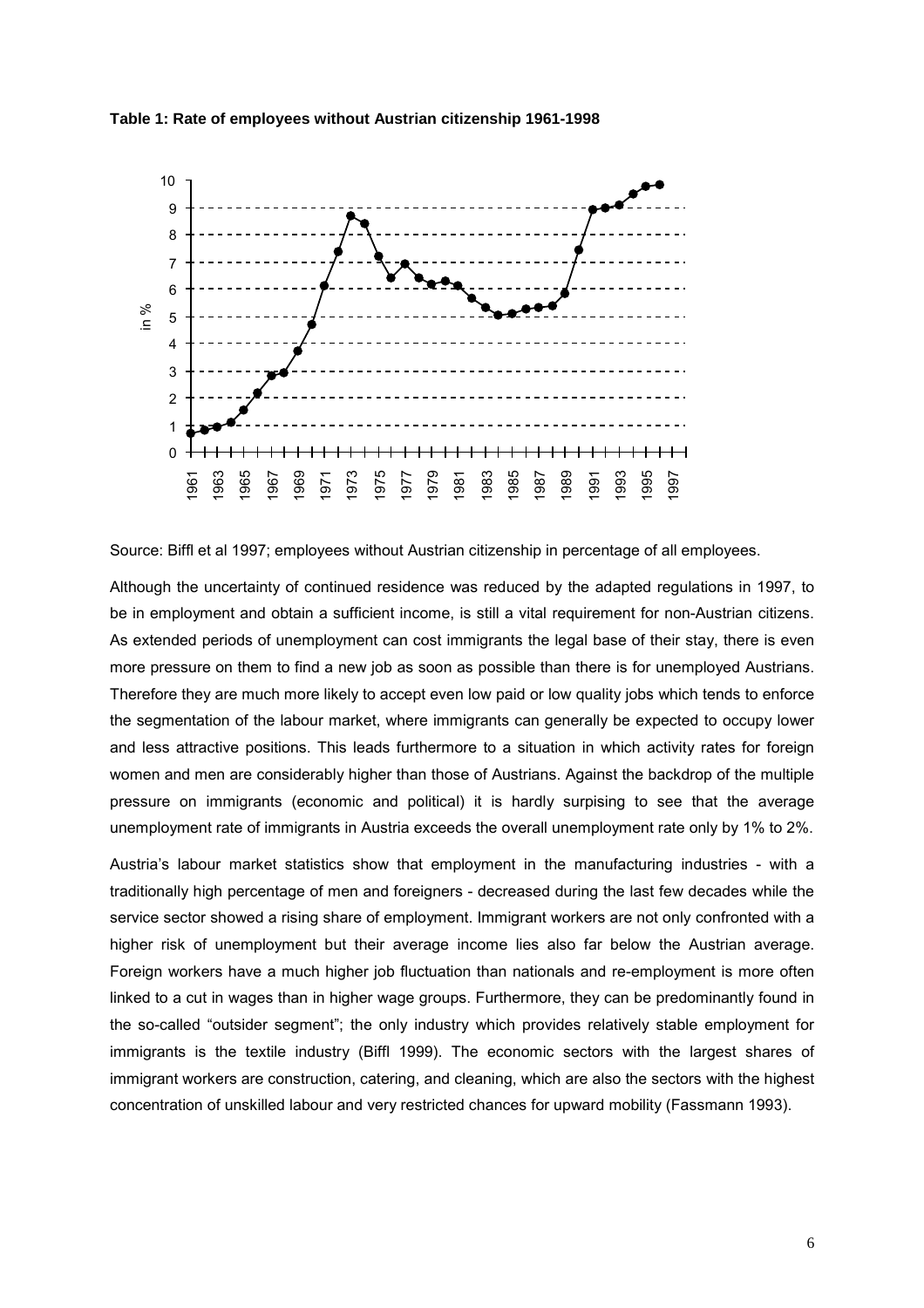# *1.3. Refugees and asylum policies*

Its geographical and geopolitical position at the intersection of East and West has made Austria one of the most significant destinations of refugees. Its history as an asylum country goes further back than the guest worker schemes. More than 650.000 people reached the West via Austria between 1945 and 1990. However, the bulk of the asylum seekers spent only a transient phase in Austria before moving on to – mostly other Western -countries. Nonetheless, the notion of being an 'asylum country' and a 'gateway to the West' has been established in the national imagination for some decades. Already shortly after 1945, more than half a million 'displaced persons' – war refugees, people who had been liberated from the concentration camps  $-$  and more than 300.000 German speaking refugees from East and Central Europe were in Austria before moving on to the USA, Canada or Australia. The major refugee movements since then were connected mainly to political change in the neighbouring Eastern European countries. Thus, the uprise in Hungary in 1956 led to the first influx of refugees (180.000), followed by the 'Prague Spring' in 1968, when more than 160.000 people fled from the Russian invasion and sought refuge in Austria. After the state of war was declared in Poland, more than 120.000 Poles escaped into the West via Austria. The majority of these groups of refugees used Austria only as a 'corridor' on their path to a life in the West. Since the mid-1980s however this trend ceased, as the destination countries of the refugees from Eastern Europe adopted more restrictive policies towards these immigrants.

The breakdown of the socialist governments in Eastern Europe caused a new phase of refugee movements. Thousands of people grasped the opportunity to go West when Poles, Hungarians and Czechoslovakian were granted the freedom to travel. Nearly 90.000 people (mainly from Romania and Poland) applied for asylum in Austria between 1989 and 1992. .Austrian asylum and refugee policies changed in exactly these years. In particular in the course of immigration from Romania, the asylum law was deconstructed step by step. Supported by the yellow press in Austria and politically exploited in the course of a federal elections campaign, a highly emotional anti-asylum seeker-discourse emerged, introducing notions of 'abuse of asylum' and rising sensitive issues in connection with the dispersal of asylum seekers in Austria. The recently torn down fences at the Eastern borders were replaced by members of the Austrian armed forces.

In the course of the break-down of the former Yugoslavia which caused the largest European refugee movements since World War Two, Austria created a particular temporary residency permit for refugees from Bosnia, who were not granted the status of convention-refugees. In 1992 alone, about 50.000 war refugees from Bosnia sought protection in Austria. The next peak in the applications for asylum occurred in the course of the war in Kosovo. With more than 20.000 applications in 1999, the peak from 1989 was almost reached. (Volf. Bauböck 2001)

As for the refugees' origin countries, a significant change occurred in 1989. Till then, non-European asylum seekers were a small albeit growing minority while non-Europeans (more recently from Afghanistan, Iran, India and the Iraq) have been outnumbering Europeans since then. As exact data on the legal status of non-Austrian nationals are not available, the overall number of non-Austrians who enjoy convention refugee status remains un-known. (Gächter 2001)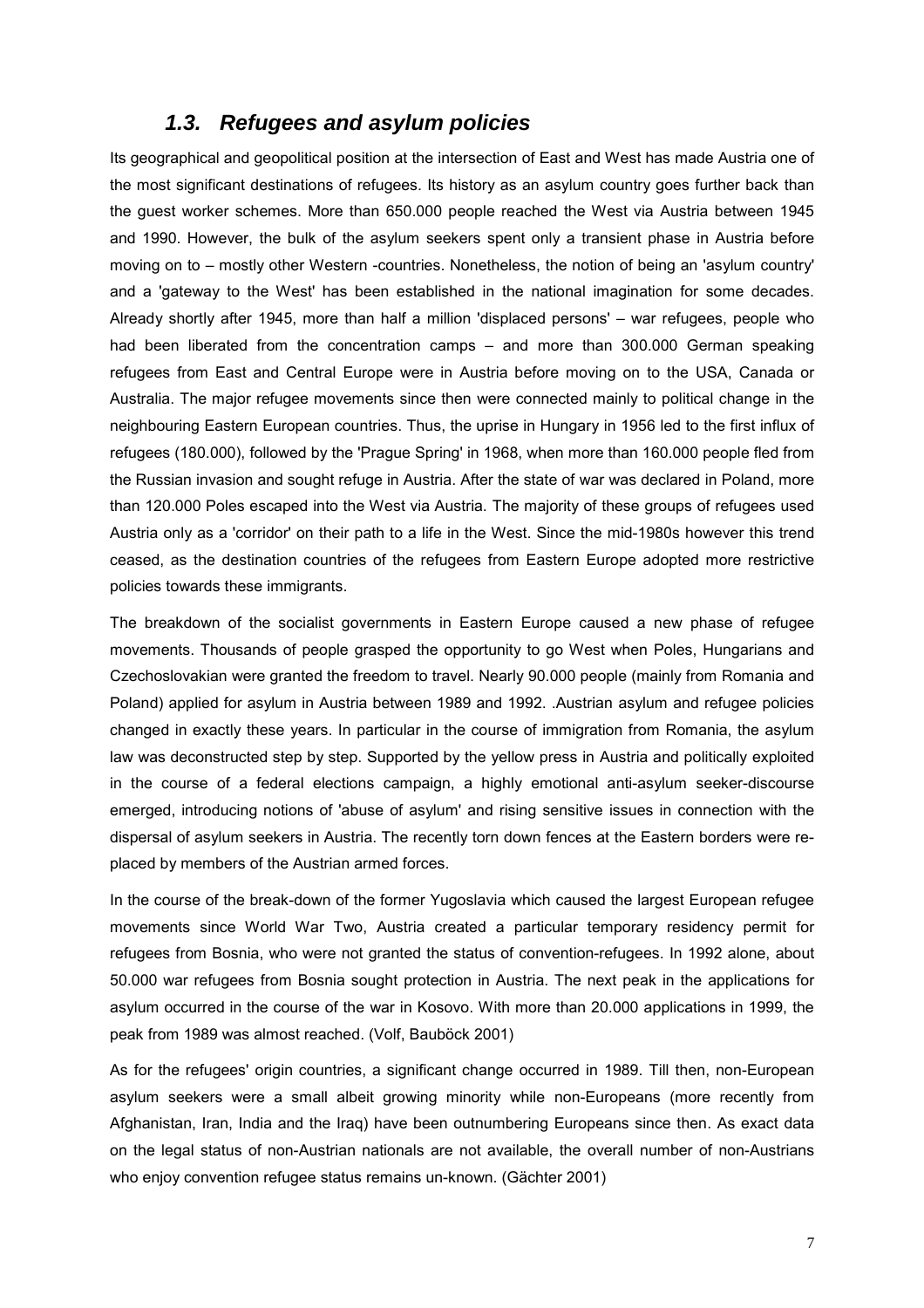# *1.4. The demography of immigration country Austria*

Historically, Austria's minority groups are Croats in Burgenland (census 1991: 29.596, estimate: 30.000 - 40.000), Slovenes (census 1991: 20.191, estimate 40.000 - 50.000) and Hungarians (census 1991: 19.638, estimate:  $25.000$ <sup>3</sup>. Croats have been living in Burgenland, the very Eastern province of Austria bordering to Hungary, since the 16<sup>th</sup> century. Slovenes were the group that originally populated the predecessor of the province of Carinthia in the South of Austria (in the  $7<sup>th</sup>$  century) and have populated the area since then. Shortly after the foundation of the Kingdom of the Serbs, Croats and Slovenes in 1918, Carinthia was claimed and occupied, but finally lost to Austria following a plebiscite in 1920. Finally, Hungarians are also based in Burgenland. Croats and Slovene minorities were given sovereignty yet also stipulations on their rights as minority groups in the Austrian Treaty of 1955. Romas have been granted the status of 'autochthonous minorities' only in 1993. According to estimates of the Centre of Ethnic Minorities around 10.000 Romas live in Austria, the Platform for Minorities in Austria estimated their number to amount up to 40.000. The settling of Czechs and Slovaks in Austria has been traced back to the  $13<sup>th</sup>$  century. Today, their numbers amount to 15.000 (Czechs) and 5.000 (Slovaks) respectively.

In Austrian official statistics, Immigrants are not identified by their ethnic origin, but by their citizenship. Hence, after their naturalisation there is no indication of their origin and they disappear in the statistics. The population without Austrian citizenship was estimated to be about 250.000 in 1999 on annual average out of a total of 8 million. The share of naturalised immigrants is estimated to be by 5% of the population. The statistical figures have to be 'handled with care' since they tend to under-represent immigrants due to the neglect of this group.

The most important immigrant groups in Austria are people from the five successor countries of the former Yugoslavia, who made up about 4.2% of the Austrian population and almost half of the population of non-Austrian nationals (46%). The next largest group with a non-Austrian citizenship are people from Turkey, who build a 1.7% share of the overall and 18% of the non-Austrian population. Further 1.2% of the total and 12% of the non-Austrian population were EU-nationals and the remaining 2.1% of the total and 24% of the non-Austrian population came from a large number of nationalities, according to this estimation (Gächter 2001).

Larger settlements of immigrants (with a population of more than 5,000) could be found in only nine urban areas in Austria except Vienna, among which only four have more than 10.000 non-Austrian inhabitants in 1999. These larger settlements were throughout of people from former Yugoslavia, while the populations of Turkish people do not exceed 3,500 in any town. According to the micro-census, non-Austrian nationals live in poorer housing conditions than Austrian nationals. Not only are non-Austrian nationals more likely to be given fixed-term rent contracts, but they also tend to pay more for less quality. Furthermore, overcrowding was diagnosed disproportionately more often for the group of non-Austrians. Due to the limitations of the figures recorded by official statistics, segregation indices allow only for a restrictive interpretation of changes in residential patterns. The stagnation of the

l

 $3$  Source: Platform for Minorities Austria, http://www.initiative.minderheiten.at/ The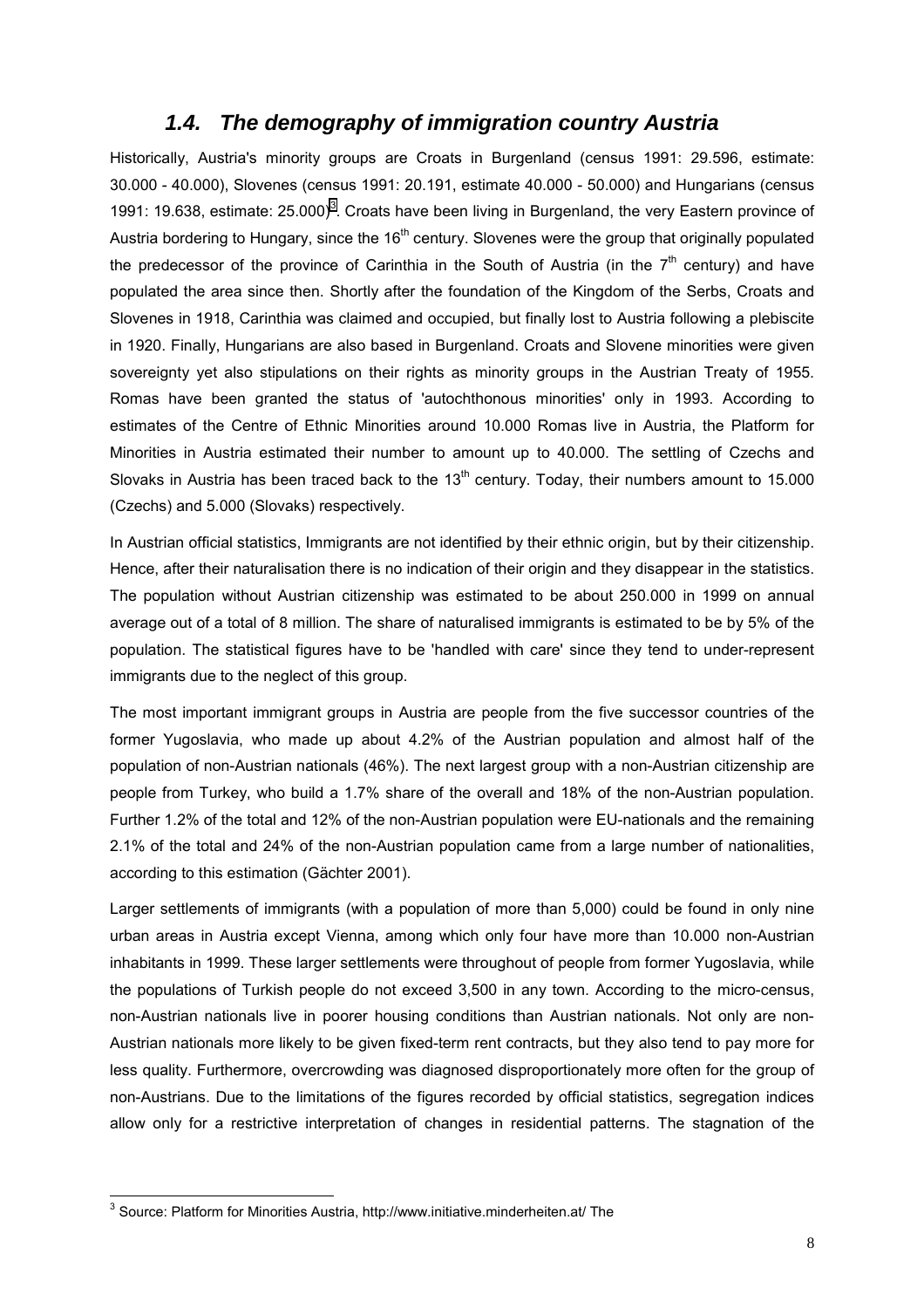segregation index for the total of non-Austrian nationals in Vienna thus has to be understood in the context of relatively high naturalisation rates. (op.cit)

# *1.5. Political Climate, Racism and Anti-Racism*

Austria is not a post-colonial immigration country albeit a part of the immigration into Austria can be drawn back to former member countries of the Habsburg Empire. In contrast to post-colonial countries such as England or the Netherlands, there is no comparable tradition of 'race-talk' and anti-racism policies.

Racism or xenophobia, as resentments against immigrant minorities are generally referred to in Austria, has emerged in different waves in Austria. In the mid 1990s, for the first time in several decades racist violence manifested itself in a series of letter bomb attacks on minority activists as well as in violent attacks on the bi-lingual Slovene-German school in Carinthia and on Roma settlements in Burgenland (Baumgartner/ Perchinig 1995). Although the extent of violent racism seemed to be smaller than in other European countries, xenophobia has always had a crucial impact on the daily lives of immigrants in Austria. Thus, in the period after the fall of the Berlin Wall and the 'opening of the East' an upsurge of racism was identified not only in the discourses of the yellow press but also in official, so-called 'elite discourses' (Matouschek 1995). The Freedom Party, at that time in its role of the opposition party, was at the forefront of emotionalising the debates and initiated an 'Anti-Foreigner' referendum in 1992. Surveys in the late 1990s suggested a wide agreement of the population with the by then implemented restrictive immigration policy. Among those who supported political measures in favour of immigrants, a clear distinction was made between 'real refugees' and other immigrants, whereby the former group was clearly prioritised. Overall, xenophobia was diagnosed to emerge rather in older and in less educated sections of the population and against immigrants from Eastern and South Eastern European countries. (Lebhart, Münz 1999) Many of the prejudices against immigrants can be traced back to the period of 'guest worker' immigration and partly even to the social stratification within the Austro-Hungarian monarchy. In the meanwhile, discussions evolve also around the second generation of immigrants, as for example about their participation in the Austrian education system. The most recent political measure in the field of 'integration policy' is a so-called 'integration contract', which is in fact a one-sided obligation on behalf of the immigrant who has to deliver specified evidence of being 'integrated' as defined in the regulation, such as by passing a German language proficiency exam. In case of failure the immigrant can lose their residency permit. The implementation of the measure is only being prepared at the time of writing, first reactions to the concept were consistently negative.

A significant anti-xenophobia-movement was constituted only at the time of the mentioned Anti-Foreigner-Referendum. Before that the candidacy of Waldheim for the Austrian presidency had led to the first more recent emergence of an anti-semitic and anti-populist forum. Since the FPÖ-initiated referendum, a variety of NGOs were established with the objective of combating racism and representing the interests of immigrants and refugees in Austria. A further degree of organisation against racism with a high level of presence and exchange on the web was reached since the FPÖ-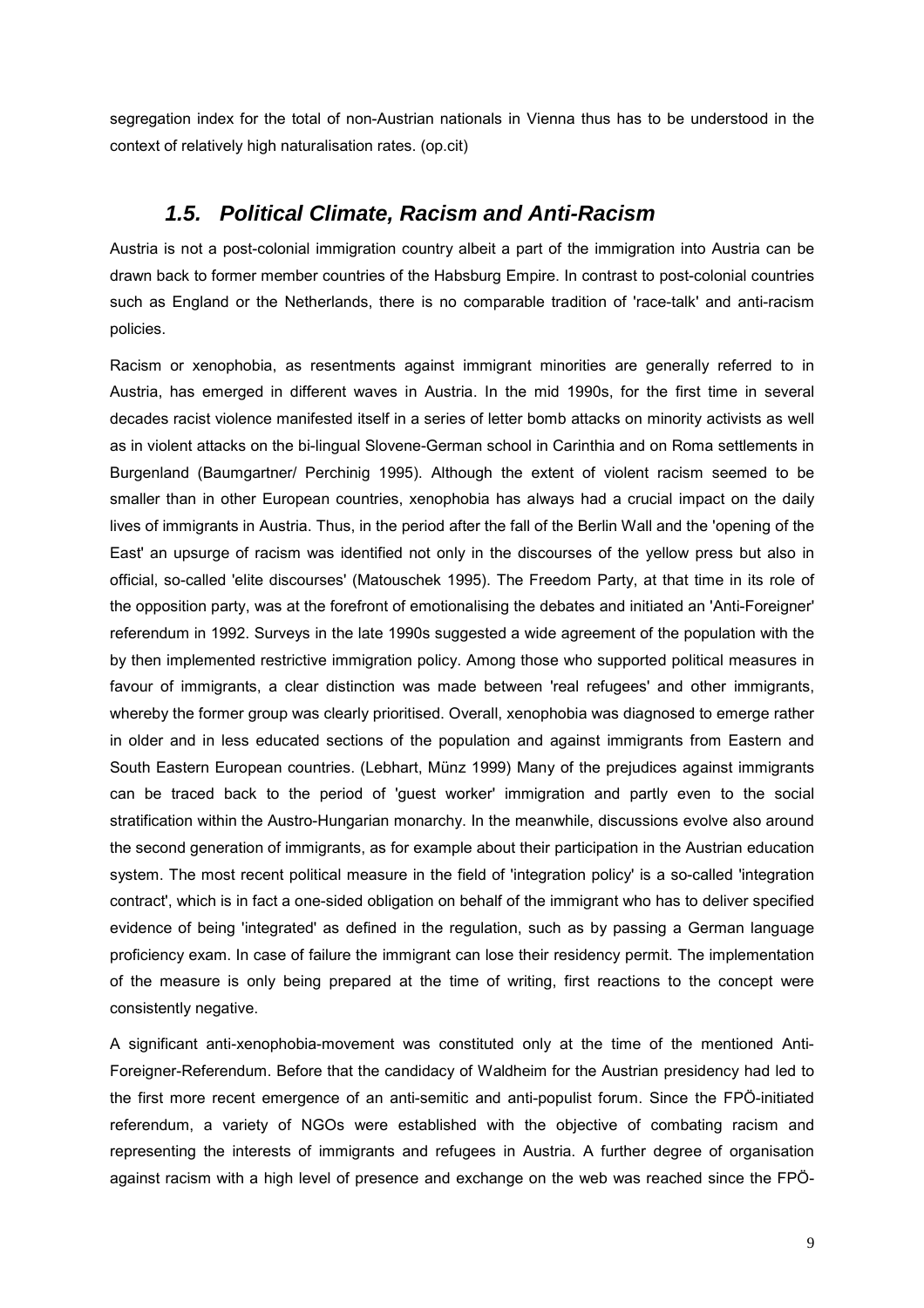participation in the Federal government in 2000<sup>4</sup>. In the same year the European Monitoring Centre on Racism and Xenophobia was opened in Vienna. Organisations like the Integration Fund which is affiliated with the City Council of Vienna have served as advice centres for immigrants and various 2<sup>nd</sup> generation- projects have been active for several years. In 1995 integration issues were allocated to a separate department at Vienna City Council.. Among the many issues currently at stake are the political participation and representation of immigrants (the passive and active right to participate in elections as well as the right for workplace representation) and their access to council flats.

Concerning the critical potential among immigrants themselves, who are partly also involved in the mentioned initiatives and organisations, it has been suggested that it might be a particularity of the Austrian system that counselling and care structures served to absorb such potentials. The rise of an 'ethnically oriented political elite' has furthermore been prevented so far by the exclusion of immigrants from political participation including trade unions. (Gächter 2001) The few instances of political representation among immigrants (f.ex. as entrepreneur in the Chamber of Commerce) are restricted to those who have been naturalized.

# *2 MINORITY IN THE MEDIA*

l

# *2.1. A short overview*

According to the findings of a rather recent research project on the representation of immigrants in the Austrian media, immigrants' media are limited to the papers of individual associations and initiatives as well as the information leaflets of various immigrants organisations based in Austria. Regular publications in Turkish or Serbo-Croatian are published by the Viennese Integration Fund. The German-speaking youth magazines for the second generation, *ECHO* and *Top One,* are also published regularly. Besides, only international editions of mainstream media in respective 'home countries' could be found in the field of print media. (Volf, Bauböck 2001, Kogoj1999). A more detailed description of these media follows below.

Austrian electronic media are primarily public. The opening of television and radio to private providers and programmers only occurred in 1993. Immigrant programmes occupy only a very marginal position in radio and television. Thusly, the regional channels of the Austrian Public Service Broadcasting (ORF) station is broadcasting a half-hour programme per week in Croatian respectively Slovenian language and a bimonthly in Hungarian. Besides, there is a 1-hour programme on the radio broadcasted daily in minority languages (also Hungarian), a weekly radio broadcast, dedicated to 'ethnic minorities' and a quarterly programme of all minorities together on TV. Minority radio programmes such as "Tribüne Afrikas" (African Stage, our translation) or the programme of the "Kulturverein österreichischer Roma" (Cultural Association of Austrian Romas, our tranlsation)- are broadcasted on medium wave.

<sup>&</sup>lt;sup>4</sup> See e.g. http://www.rassimus.at, http://www.no-racism.net, http://www.demokratische-offensive.at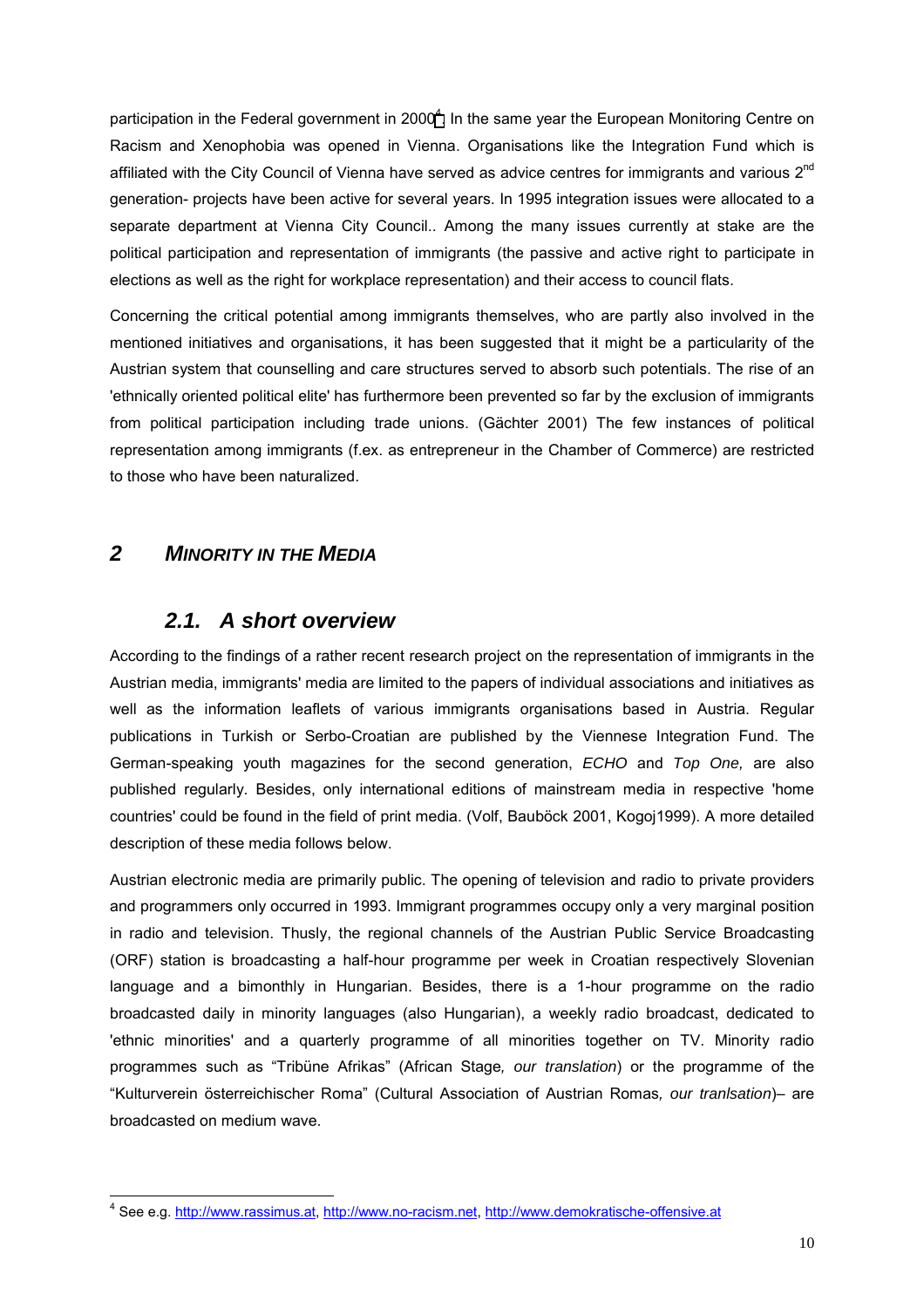Minority media have at the same time become very specialist media, focusing in particular on identification components, while information and entertainment aspects tend to get rather ignored. These remain to be covered largely by the mainstream media. Lacking their own media or prominent minority programmes in the public as well as in the independent television and radio sector, immigrants were found to be mainly restricted to the role of the passive observer, consumer or object of the programme in the Austrian media landscape (Busch 1999).

In the course of increasing digitalisation, the availability of news in the mother tongues of Austrian minority groups through the internet has obviously improved. Regarding the consumption of online newspapers, data is not yet available however.

# *2.2. Austria's media policy context*

Austria's mediascape can and has been characterised by a high level of concentration in the print media and a lack of legislation in the digital media sector as well as the lack of a systematic public discourse about the value of diversity in the media sector., A legal framework for the provision of media in minority languages does not exist. The legal ensuring of minority access to media can only be subsumed to the general minority protection legislation, which applies however only to Austria's recognised minorities, i.e. Austrian citizens with minority descent, but not to younger immigrant groups. Thus, the Austrian State Treaty of 1955, article 7 grants Austrian citizens of Slovenian and Croatian origin equal rights as other Austrian citizens regarding 'press in their own language' (Art. 7 Z.1. State Treaty of Vienna) and equal conditions for the participation in cultural facilities (Art. 7 Z.4. State Treaty of Vienna). Although electronic media are not explicitly named in this regulation, an interpretation of the underlying intention would have to lead to their inclusion. (Busch 1998, Kogoj 1999) However, nothing like an immediate right can be derived from the Austrian constitution, as for example in terms of a guarantee of being allocated broadcast licences. What can be derived though, according to the Supreme Court interpretation<sup>5</sup>, is a 'value statement in favour of the protection of minorities'. This obliges the state to protect the linguistic and ethnic identity and to prioritise minorities in certain respects to promote their development of cultural autonomy. Thus, minority interests and programmes in minority languages have to be considered also in the field of broadcasting. (GfbV 2000) However, neither the Broadcasting Law nor the Mission Statement of the ORF contained any explicit regulations about the provision for minority interests till the recent change of legislation in 2000 and 2001. Similarly no representation of minority members is guaranteed in the representative body of audiences, established at the ORF. (Kogoj 1999)

Independent or 'free' radio stations have only gone on air since the European Court for Human Rights in 1993 declared the monopoly position of the Austrian Public Broadcast Service (ORF) a breach of the freedom of expression, granted in article 10 of the European Convention for the Protection of Human Rights. Media in minority languages were however not considered in the first Regional Broadcast Act that implemented this change in the media infrastructure. Only in the course of the

 5 VfSlg 9224/1981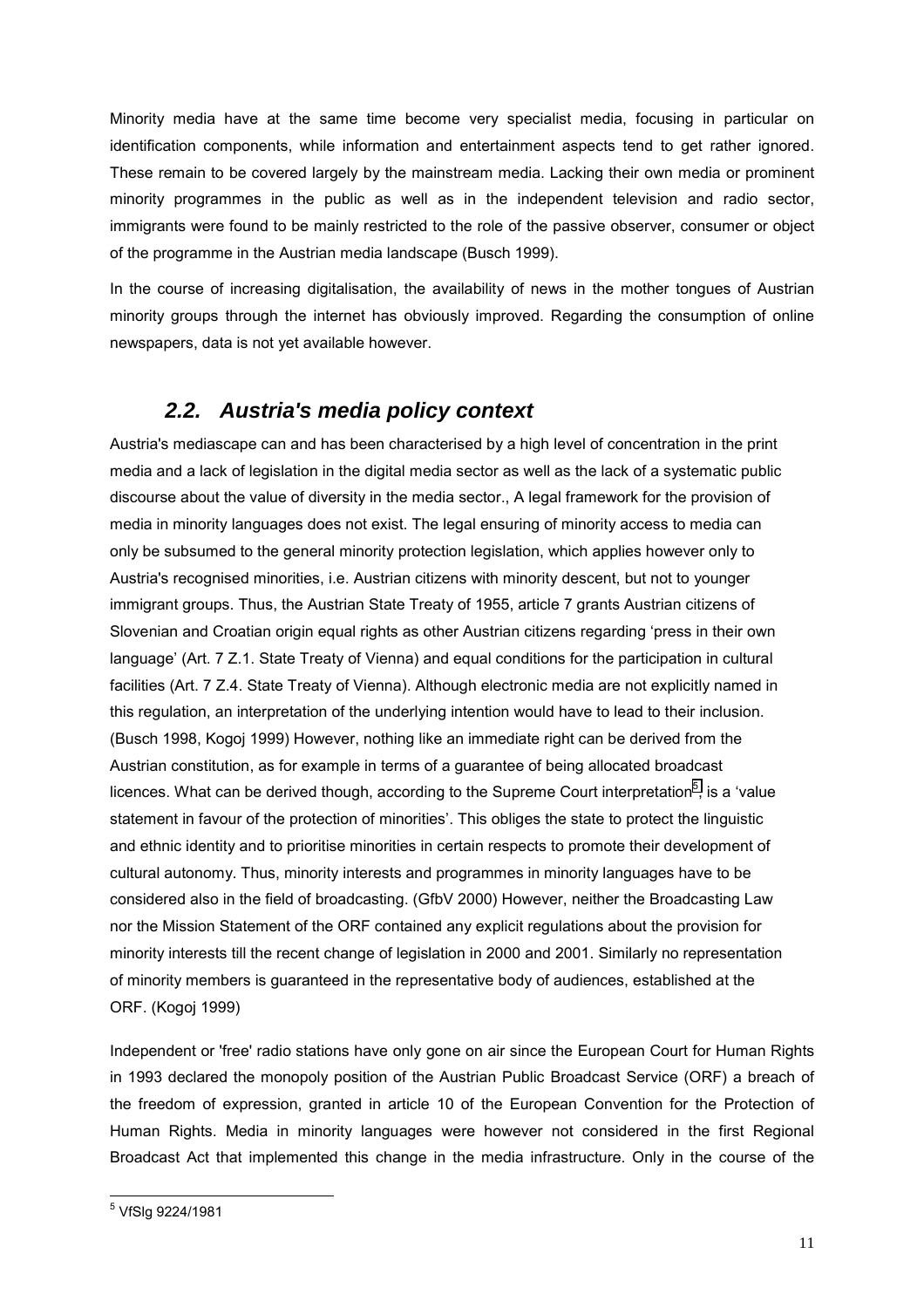second allocation of licenses in 1997, programmes in minority languages were also considered. This delay stands in contrast to the constitutionally set commitment to the protection of minorities which would have had to be considered already when implementing the regional radio regulation $^6$ . According to the selection criteria in case of a limited availability of broadcasting frequencies, in particular the ëdiversity of opinions in the provided programmesí and ëindependent programme provision, with consideration of the diverse interests in the target areaí would have suggested such a consideration of minority interests. (GfbV 2000)

Another specificity of the Austrian media legislation is the regulation of public subsidies for print media. The promotion of a diverse media landscape by a compensatory logic behind subsidies is contrary to the spirit of the respective law<sup>7</sup> as newspapers receive support directly according to their circulation figures. A Special Subsidy for the preservation of media diversity was introduced in 1985, which is directed to those newspapers that are credited a preeminent importance for the formation of political opinion yet do not hold a strong position in the market. Since this subsidy is limited to daily newspapers, it is not applicable to any of the existing minority papers in Austria. Minorities receive financial subsidies mainly from a budget specifically granted to the promotion of ethnic minority groups. (Kogoj 1999)

IN 2000 and 2001, the media legislation was changed and the European Charter for Regional or Minority Languages was finally ratified in Austria. The crucial part of the recent version of the Federal Broadcast Act is a 'special programming commitment<sup>8</sup>, through which the ORF is compelled to broadcast a 'suitable programme' for the minority groups who are represented in the minorities advisory board. The implementation of this responsibility through the ORF was authorised also by way of cooperations with other private providers. This permission was heavily criticised by the pro minority media lobby as it facilitates the shifting of responsibilities from the public to the private sector. Likewise, none of the European Charter-regulations that entail a commitment on behalf of the Federal broadcasting body, were ratified by Austria. (Arbeitsgruppe Medien)

Subsidies through a budget that is allocated to the promotion of 'ethnic minorities' ('Volksgruppenförderung') were initially given to the regional minority radio stations, but were cut after the first 2 years and suspended in 2001. MORA, the regional minority radio station in Burgenland had to cease its services in 2001.

# *2.3. Search for self-representation*

The last few years have seen a growing awareness and higher degree of pro-minority-media-activities. Only in 2000, the minorities advisory board, a representative body of Austria's officially recognised 'ethnic minorities', has presented their demands regarding the government's media policies to the Austrian chancellor. These claims have to be seen in the context of a broader discourse about the (linguistic) representation of minorities in Austria, as for example through bilingual place name signs in

l 6 BGBl.1993/ 506

 $7$  Presseförderungsgesetz (1975)

<sup>8</sup> BGBl I Nr. 83, 5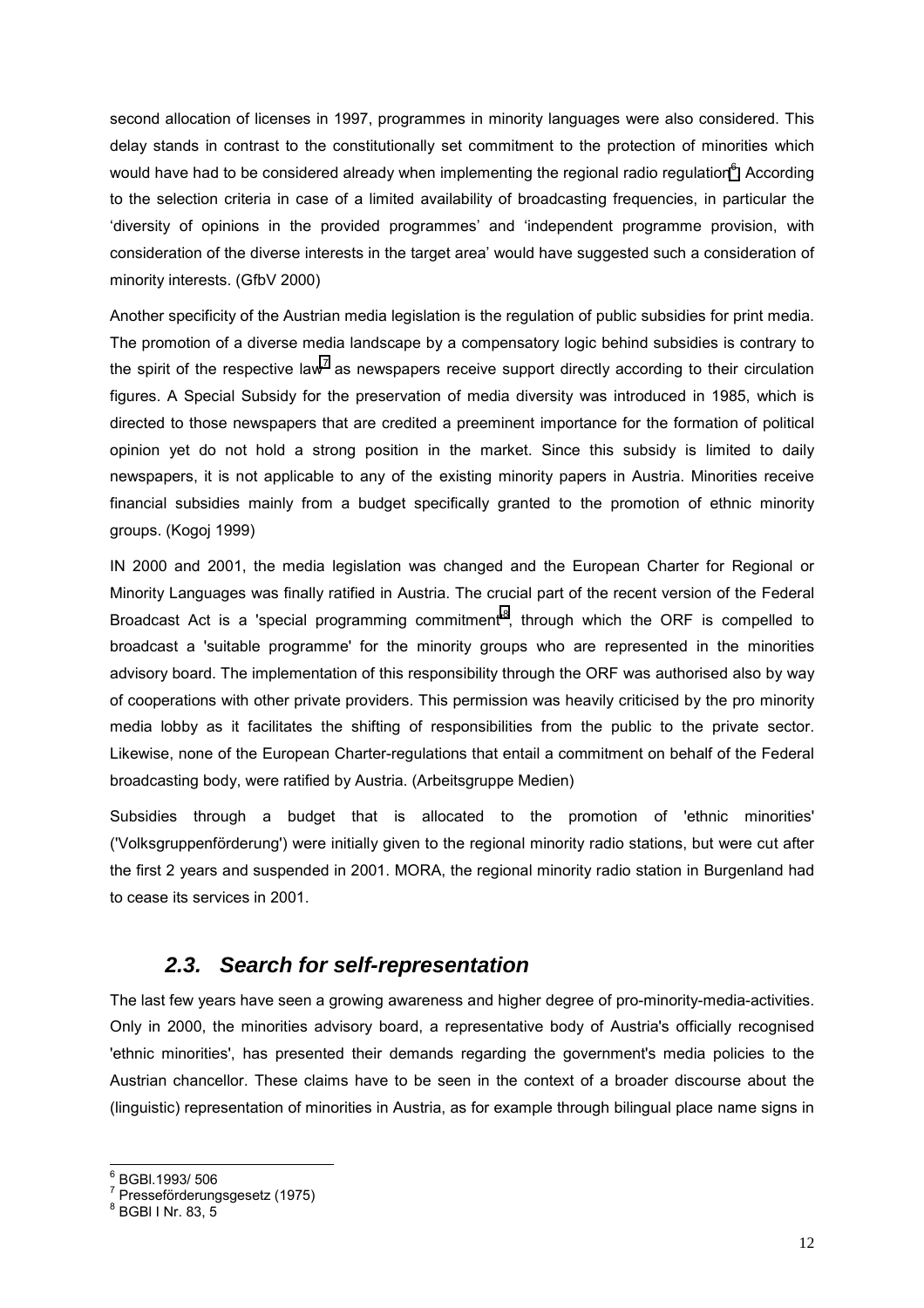the residential areas of officially recognised minorities ${}^{9}$ . The controversies around the latter matter led eventually to the so-called Volksgruppengesetz<sup>10</sup> ('Ethnic Minorities Act') in 1976, which envisioned the establishment of minority advisory boards to represent particular minority interests. Due to the restriction of their competencies to mere consultancy, most of the minority organisations rejected this political innovation. By then, a new generation of activists had emerged who understood minority issues increasingly as democracy issues and sought for a co-operation with the critical public to enforce their claims. In 1972, a 'Committee for the rights of the Burgenland Croats' was established in Burgenland which should exert a crucial influence in the implementation of Croatian radio programmes later on. The 'Ethnic Minorities Act from 1976 symbolised the attempt to synchronise the diverse legal positions of Austria's minority groups (the position of Slovenes and Burgenland Croats laid down by constitutional law, that of Czech and Slovaks in Vienna by bi-lateral treaties). (Baumgartner/ Perchinig 1995, Kogoj 1999, Arbeitsgruppe Medien).

Here follow some of the claims made by minority representatives to achieve an improvement of the representation of minorities in the media:

- the establishment and maintenance of a television channel and a radio station or at least the broadcasting of programmes in minority languages in bilingual areas. implementation
- the representation of minorities in the deciding bodies within the ORF and the regional radio authority
- financial support for private radio providers who broadcast in minority languages
- the promotion of training for bi-lingual journalists
- the establishment of at least one daily newspaper for minorities

# *2.4. A Mapping of Minority Media in Austria*

An official list of minority media in Austria is not available at the present time. Previous research in the area (Busch, Kogoj) has focused on the officially recognised ethnic minority groups in Austria, in particular Slovenes in Carinthia and Croatians in Burgenland, less so on the media by and for 'new minorities'. Likewise there are no statistics available as yet about media consumption by minorities in Austria. The density of satellite dishes and cable TV registrations in immigrant households tends to be above the Austrian average however and is still on the increase (Kogoj 2001).

As for the **media scene of ethnic minority groups** in Austria generally, it has to be noted first that there are no daily newspapers and secondly, that the Austrian Federal Broadcasting (ORF) porgrammes for minorities on TV are limited to a half-hour programme on Sundays (lunch time), which are broadcasted simultaneously in Slovenian language in Carinthia and in Croatian in Burgenland while the other seven provinces in Austria receive the same 'general minority' programme titled

<sup>9&</sup>lt;br>As for the implementation of bilingual place name signs, the public debate on the matter reached a new peak only recently (in 2001) when the former head of the Freedom Party Haider challenged the respective Supreme Court decision, which had ruled that the 25% minimum population quota necessary for bilingual signs to be put up was a breach of constitutional law.

<sup>10</sup> BGBl.Nr. 396/1976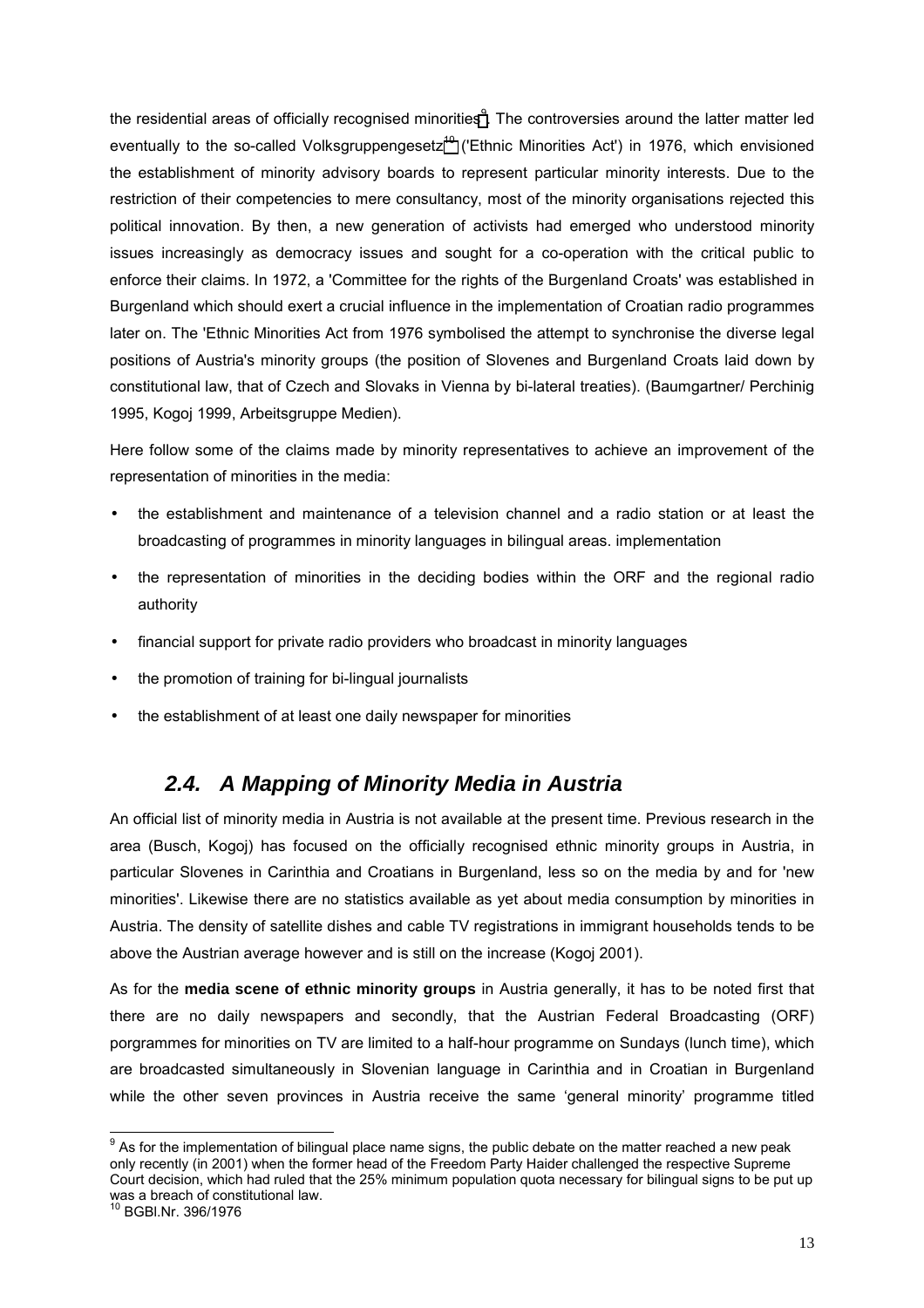ëHeimat, fremde Heimatí ('Homeland, foreign homeland', *our translation*). A radio show with the same name is broadcasted every Sunday on the local radio station in Vienna. Other minority programmes are broadcasted on a medium wave frequency via the ORF. 'Danubedialogue', as this radio project of the ORF is called, shows a broad variety of programme makers, including a programme for second generation youth and a 'stage of Africa'. Regional minority programmes exist in Slovenian in Carinthia, in Croatian and in Hungarian in Burgenland, and in Turkish in Vorarlberg. Similar programmes existed in the regional ORF branches in Styria and Upper Austria, but were stopped due to lacking demand. Finally, only since 1998 migrants are for the first time creating their own radio broadcasts on three of the then emerging independent radio stations: on *Orange 94.0* – the free radio station based in Vienna, *Radio Fro* in Linz and on the *Radiofabrik* in Salzburg. In the meanwhile there are more than 10 free radio stations on air in Austria, whose programmes cover overall about 20 languages. Most free radio stations broadcast in the languages of the larger migrant groups in Austria, such as Bosnian/ Croatian/ Serbian, Turkish, Kurdish. (Arbeitsgruppe Medien) Since 2000 the Federal Broadcasting Corporation (ORF) has included several pages in Croatian on to their website<sup>11</sup>. Furthermore, the so-called 'Volksgruppenportal' (minority portal) provides specific minority-relevant information, that ranges from political news reports to basics about the Austrian minority legislation.

To start with the **Slovenes** in Carinthia, three weekly newspapers are published which differ mainly in their ideological and political orientation. Their contents ressemble in terms of focusing on reports about the cultural and social life of the ethnic group (e.g. reports on sports and cultural events of associations and artists) while neglecting areas like technological development, health, travel, living, etc Beside these weekly newspapers, there is a monthly family-magazine and a few quarterly magazines, among them a cultural politics-magazine. Furthermore, there are student papers in Vienna. The representation of Slovenians in Carinthian newspapers has improved over the years, but is still limited to Austrian journalists writing about Slovenes. (Busch 1998, Kogoj 1999). The half-hour TV programme in Slovenian broadcasted by the ORF is watched by more than half of the Slovenian population in Carinthia, according to a survey in 1993. The popularity of this programme has been interpreted through its function as a "virtual village square" (Busch 1999). On the level of radio programmes, two radio stations which broadcast programmes in minority languages have gone on air in Carinthia in 1998. Radio AGORA represent the form of 'non-commercial citizen's radio' while Radio Korotan positions itself as a commercial radio station. The two providers share one frequency and broadcast in turns a 12-hour programme in the bilingual part of the province. In the meanwhile, the ORF has entered into a collaboration with AGORA/ Korotan. (Arbeitsgruppe Medien, Kogoj 1999)

Like the Slovenes, the **Croats in Burgenland** also lack their own daily newspaper. The periodicals are published likewise by associations and the church. A couple of the periodicals is published by Burgenland Croatians in Vienna, a couple is based in Burgenland. Since 1978, the regional branch of the ORF in Burgenland (established in 1966) has also a Croatian editorial department which created a weekly half-hour programme, since a few years slightly increased in length. Besides, there is an earlyecening slot where 10 minutes of news are followed by a half hour programme with a focus on culture,

l

<sup>&</sup>lt;sup>11</sup> http://volksgruppen.orf.at/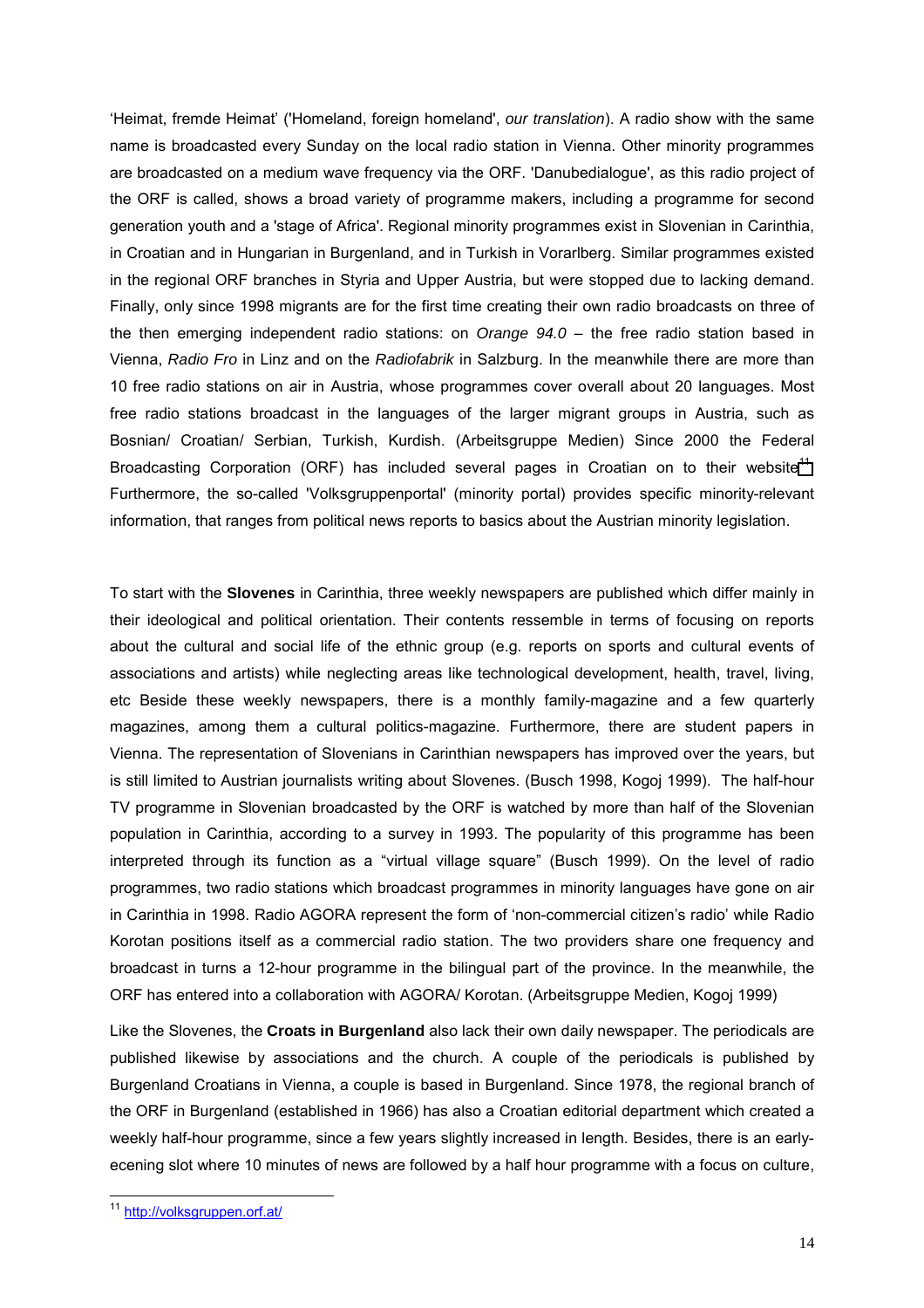customs, music, youth, etc. Since 1989, there was additionally the already mentioned half-hour programme on Sundays. Radio MORA, broadcasted in Croatian, Hungarian and Romans and understood itself like its correspondant Radio AGORA in Carinthia, as a 'non-commercial citizen's radio station'. In Novermber 2001, the station was closed. A final parallel with the Slovenes in Carinthia, is the focus on contents that are not provided by German speaking mainstream media, such as customs and ethnic politics. The majority of Burgenland Croatians consumes in fact German speaking media. (Kogoj 1999)

Among the media of younger minority groups, one newspaper stands out as being produced by Turks in Austria and bearing a striking ressemblage to the most widely read Austrian tabloid paper (the 'Kronenzeitung') in layout, style and content. This news paper appears monthly, in Turkish language in the print version, online also in German and English. Besides, the only Turkish speaking magazine, produced in Austria and available via an Austrian media distributor, is the lifestyle magazine *Paparrrazzi*.

The following list aims to give an overview of minority media in different formats in Austria. It cannot claim completeness. Many of the media listed here, are produced in Germany. Private associations or indviduals distribute these magazines and newspapers then in the respective 'community' in Austria.

### **(0) Media catering for more than one specific migrant or minority group**

*(All indicated media are written in German unless otherwise indicated.)*

### Periodicals

- *Die Bunte Zeitung* (by and for immigrants, about migration-politics, based in Vienna since 1999) Rotenlöwengasse 12/1, 1090 Wien, contact: [bunte.zeitung@lion.cc](mailto:bunte.zeitung@lion.cc)
- *Stimme* (quarterly, since 1991, since 1997 also online, published by the Platform for Minorities in Austria; offices in Vienna and Innsbruck; not only migrants but more generally by and for minorities) <http://www.initiative.minderheiten.at/Zeitschrift/zeitschr.htm> GÜRSES HAKAN, Gumpendorferstrasse 15/13, 1060 Wien
- *Zebratl* (by and for immigrants, since 1990, based in Graz)<http://www.zebra.or.at/zebratl/>
- *Mosaik* (a 'mulitcultural information magazine' for immigrants, issues related to migration, integration, anti-racism, 1993-1997, activated again in 2000) <http://www.migration.cc/magazin/index.html>Verein Multikulturell, PF 740, 6021 Innsbruck
- *BALKAN Südosteuropäischer Dialog*  (multi-lingual, in Vienna since 1999) [http://www.balkan-dialog.org,](http://www.balkan-dialog.org/) balkan@netway.at

### Second generation magazines

- *Top One* published in print (since 1996) and online<http://www.topone.at/>
- *Echo*  pulished in print (since 1993) and online by Echo, a an association for youth, culture and integration, built 'to empower young people from the 'so called  $2^{nd}$  generation'. <http://www.echo.non.at/index1.htm>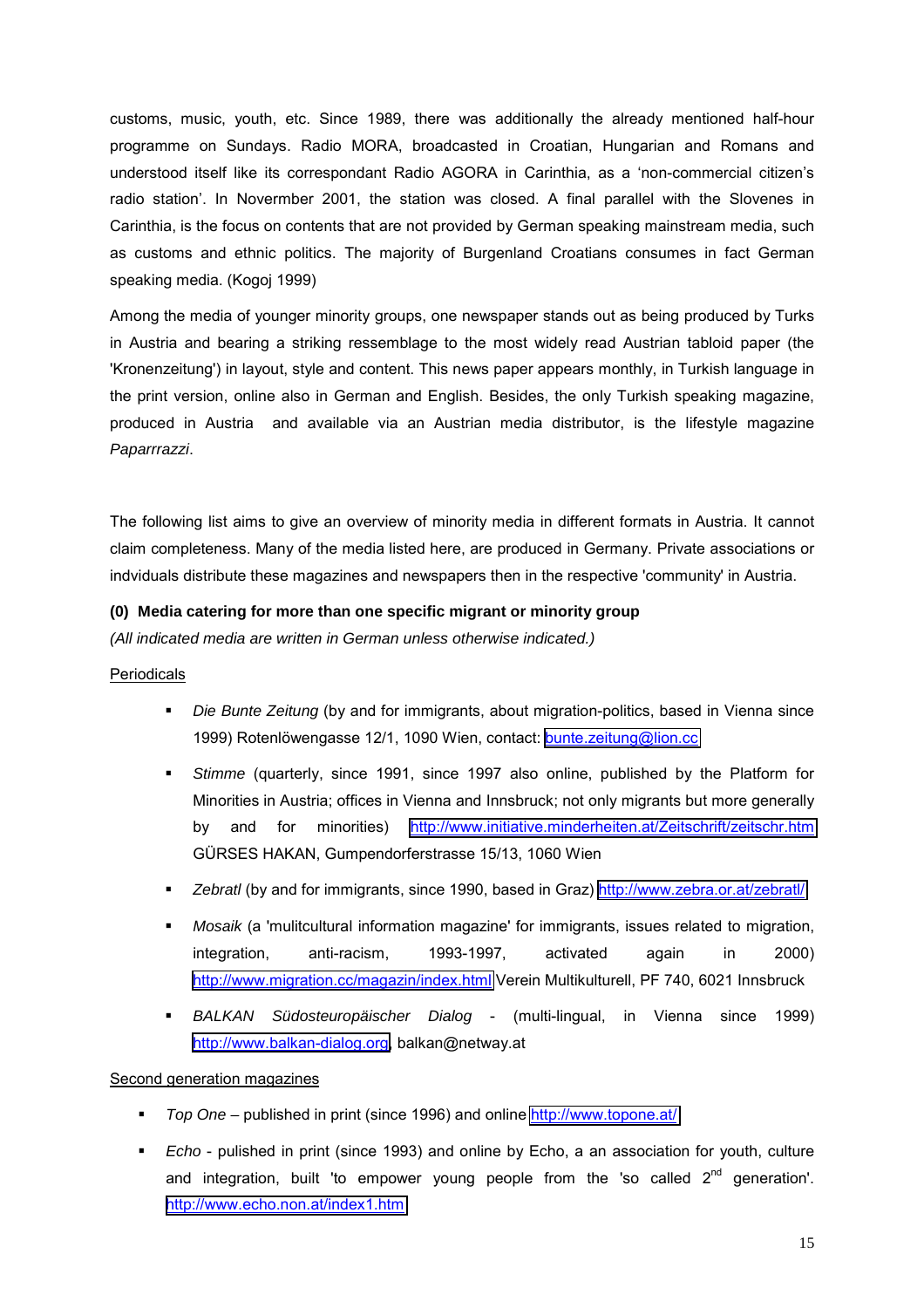*Mosaik –* Multicultural magazine in the Tyrol (1993-97)

### Radio programmes by/for minorities

- **•** Radio Stimme programme by Platform for Minorities in Austria, broadcasted on Radio Orange and Radio AGORA, <http://www.initiative.minderheiten.at/>
- *Inter>face*  youth radio station, broadcasted on medium wave [http://www.interface.or.at/medien\\_projekte.html,](http://www.interface.or.at/medien_projekte.html) http://1476.orf.at/

### Independent radio stations

- **Radio Orange, formerly: Freies Radio Wien** based in Vienna, programmes by and for Turks, Bosnians, Serbs, Croatians, and Kurds. [http://www.orange.or.at](http://www.orange.or.at/)
- **Radio FRO** based in and around Linz, programming in various languages (Serbo-Croatian, Hungarian, Bosnian, English for Kurdish people, Spanish and Portugese)<http://www.fro.at/>
- **Rado Helsinki** based in Styria, programming in various languages, including Serbo-Croatian, Turkish and Kurdish<http://helsinki.mur.at/>
- **Radiofabrik** based in Salzburg, programmes in Turkish and Serbo-Croatian <http://www.radiofabrik.at/>
- *Radio Proton* based in Vorarlberg, 2 programmes in Turkish and Kurdish [http://www.med](http://www.med-user.net/proton/)[user.net/proton/](http://www.med-user.net/proton/)

## **(1) by ethnic group and/or language and kind of medium**

## *OFFICIALLY RECOGNISED MINORITIES IN AUSTRIA*

### *Slovenians in Carinthia*

Newspapers and periodicals (each approx. 3.000 copies)

### *weeklies*

- **Slovenski Vestnik** left liberal, publi. By the central association of Slovenian organisations
- **Naš tednik** conservative, opublished by the Council of Carinthian Slovenians
- **•** Nedelja church paper, publ. by the Slovenian Bishop Seelsorge Office [http://www.nedelja.at](http://www.nedelja.at/)

### *Monthlies and quarterlies*

- **•** *Družina in dom* monthly family magazine
- a few regional papers quarterly
- **•** Celovški zvon on culture politics, quarterly
- *Punt* and other quarterly student papers (publ. by the Slovenian student club in Vienna)

### Radio stations

- *Radio AGORA,* <http://www.buk.ktn.gv.at/agora/>
- *Radio Korotan* [http://www.korotan.at](http://www.korotan.at/)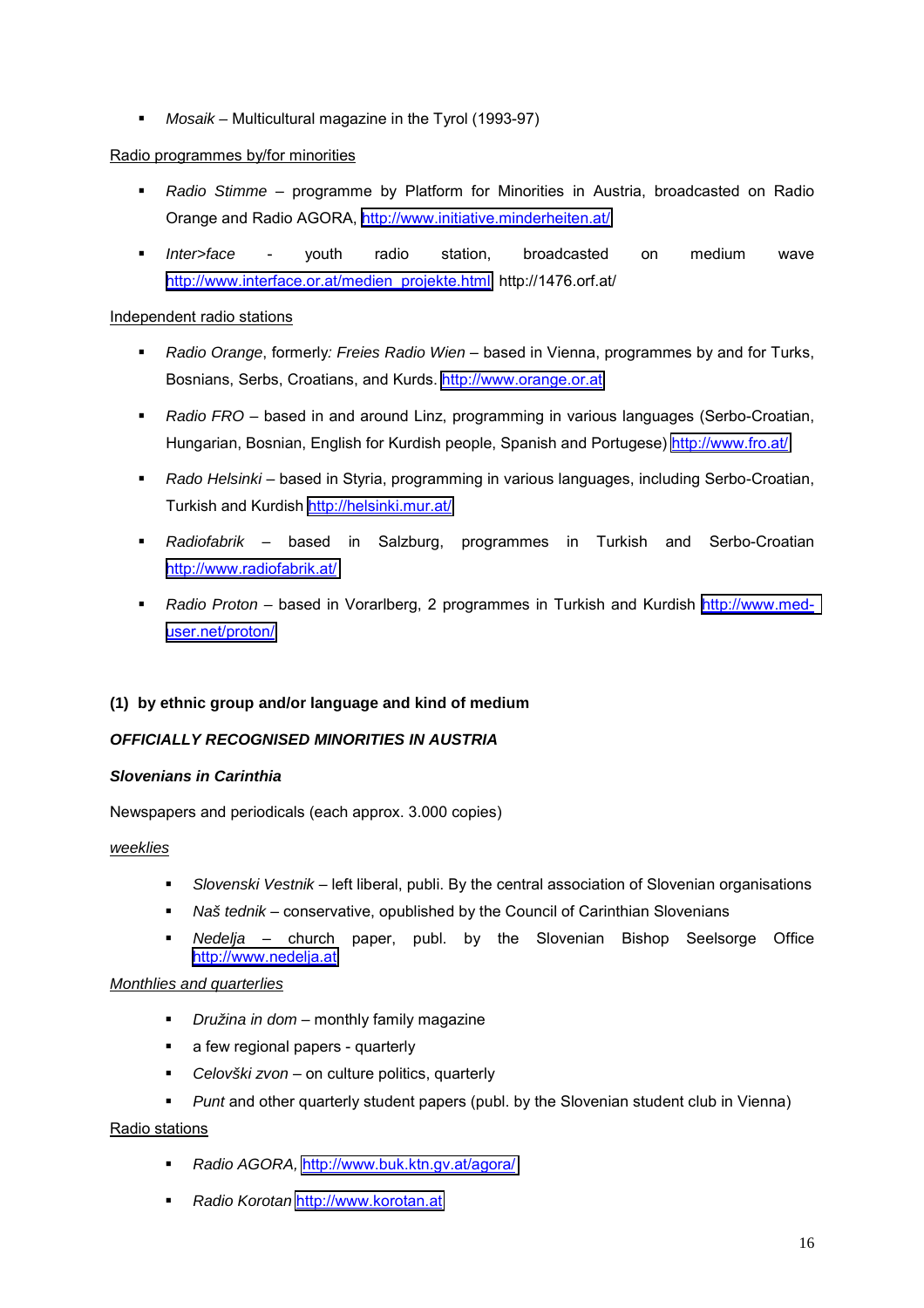### *Croats in Burgenland*

Newspapers and periodicals

#### *Weeklies*

- **Hrvatske novine (Croatian in print, online Croatian/ German, published by the Croat Press** Association in Burgenland– Croatian issues in Vienna and Burgenland, circulation: approx. 3.400)<http://www.hrvatskenovine.at/>
- **•** Crikveni Glasnik Gradiška church paper

#### *Periodicals*

- *Novi glas* (quarterly, Croatian, published in Vienna, by the Croatian Acadmics Club)
- **PUT** (bimonthly, Croatian/ German, published by the Burgenland Cultural Association in Vienna, since 1980)
- **Glasilo** quarterly, published by the Croatian Culture Association in Burgenland.
- **Multi** bilingual, distributed in the Croatian Culture DocumentationCentre in Burgenland
- **Mali Mini Multi** published by the Association of Croatian Pedgagogists

Various local and church papers

#### Radio station

- *Radio MORA* -multilingual (1998-2001) [http://www.antenne4.at](http://www.antenne4.at/)
- 4 satellite radio stations

### Television channels

5 Croatian satellite TV channels

### *''NEW MINORITIES'*

#### *Bosnian*

No newspapers and periodicals produced in Austria.

Online newspapers by Bosnians:

- **Diagonal Construct on Supersy Disk in Construct** Construct Oslobodjenje<http://www.oslobodjenje.com.ba/>(daily)
- Dveni avaz [http://www.avaz.ba \(](http://www.avaz.ba/)daily)
- Dani<http://www.bhdani.com/>(weekly) Ljiljan [http://www.nippljiljan.com](http://www.nippljiljan.com/) (weekly)
- Slobodna Bosna [http://www.slobodna-bosna.ba](http://www.slobodna-bosna.ba/) (weekly)

#### Radio station: -

1 staellite radio station

#### Television channel

3 Satellite TV channels (Alternativna TV, FTV Federalna TV BiH, OBN Open Broadcast Network)

*Kurdish (unless indicated otherwise, the following media are produced in Germany)*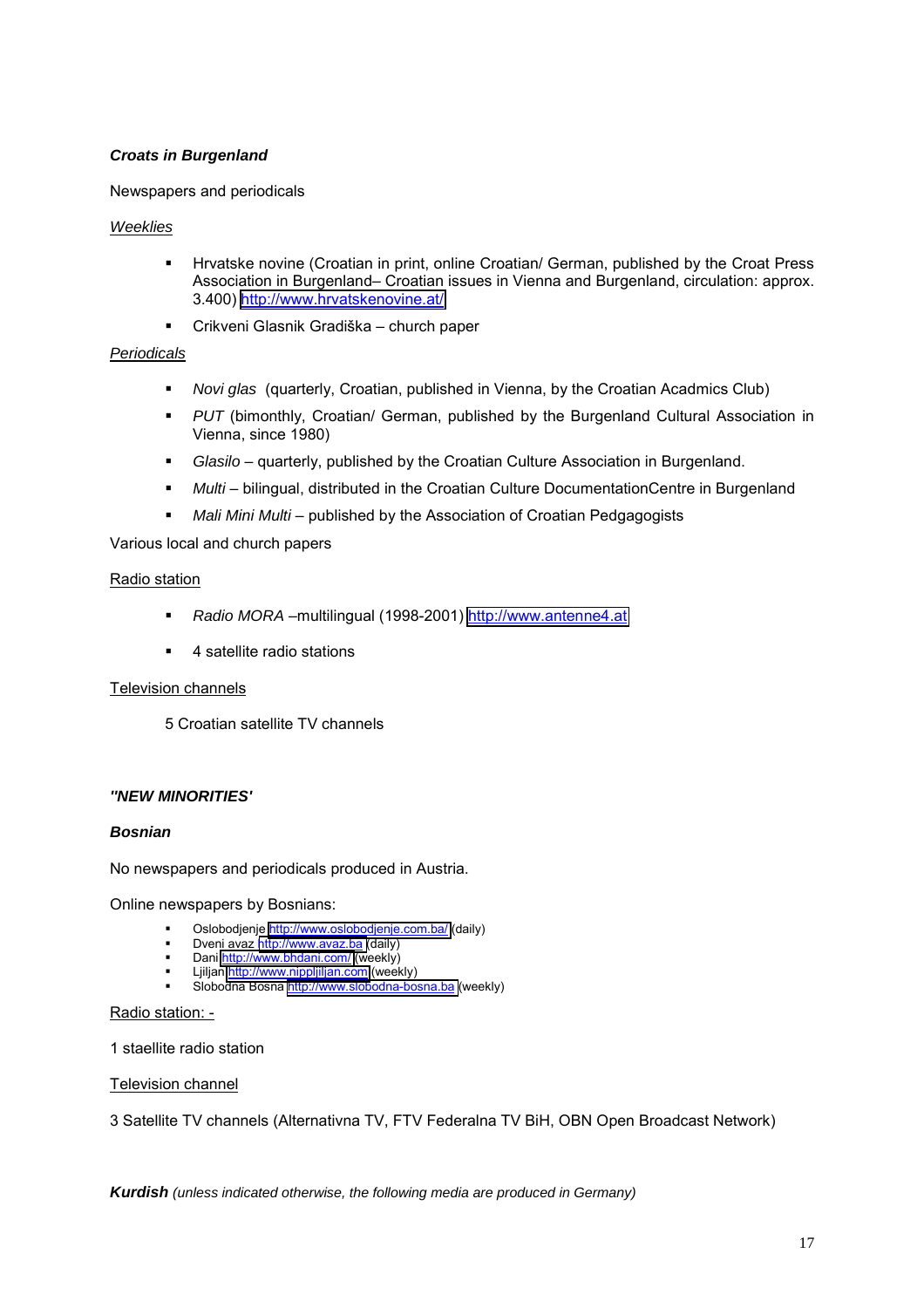Newspapers and periodicals

• Özgür Politika (daily), published by Uelkem Press in Germany, in Turkish <http://www.ozgurpolitika.org/>

### *Weeklies*

■ Roja Teze (bilingual Turkish/ English)<http://www.demanu.com.tr/rojateze/>

### *Periodicals*

- Baveri (monthly, Kurdish, Kurdish Islamic community)
- Civan youth (monthly, Kurdish)
- Deng (monthly, Kurdish)
- **Jina Serbilind (monthly, Kurdish, for women)**
- KNK Buletin quarterly bulletin of the Kurdish National Congress
- Kurdistan Report (multilingual, bi-monthly)<http://burn.ucsd.edu/~kurdistan/>
- Kurdistan Rundbrief (German, irregular editions)<http://www.kurdistan-rundbrief.de/>
- Midya (monthly, Kurdish)
- Ronahi (monthly, Kurdish, student paper)
- Serxwebun (monthly, Kurdish)<http://www.serxwebun.com/>
- Zülfikar (monthly, Kurdish, Kurdish-Alevite community)<http://www.zulfikardergisi.de/>

### Radio Programmes

- Radio Dersim Wien (on Radio Orange)
- Radio Mezopotamya Graz (on Radio Helsinki)
- **Kurdistan Radio Linz (on Radio Fro)**

### Television channel *(not produced, only received in Austria)*

- Medya-TV (successor to the previously existing, but banned Med-TV)
- Mezopotamya TV
- CTV (Vatikan) (see Medya-TV)
- **TV Kurd**
- **KTV (Kurdistan TV)**

### *Serbian*

Newspapers and periodicals

### *Weeklies*

### *Periodicals*

- Becki Informator (monthly) [http://www.becki-informator.at](http://www.becki-informator.at/)
	- Postfach 29, 1050 Vienna

### Radio station

- *Radio Jugoton Wien* (Serbo-Coratian/ German) via internet [http://www.jugoton.com](http://www.jugoton.com/) Postfach 262, 1050 Vienna
- *Nasa Mala Ulica* (Serbo-Croatian, Slovenian, ..) on Radio Helsinki
- 5 staellite radio stations

### Television channel

Satellite TV channels (16)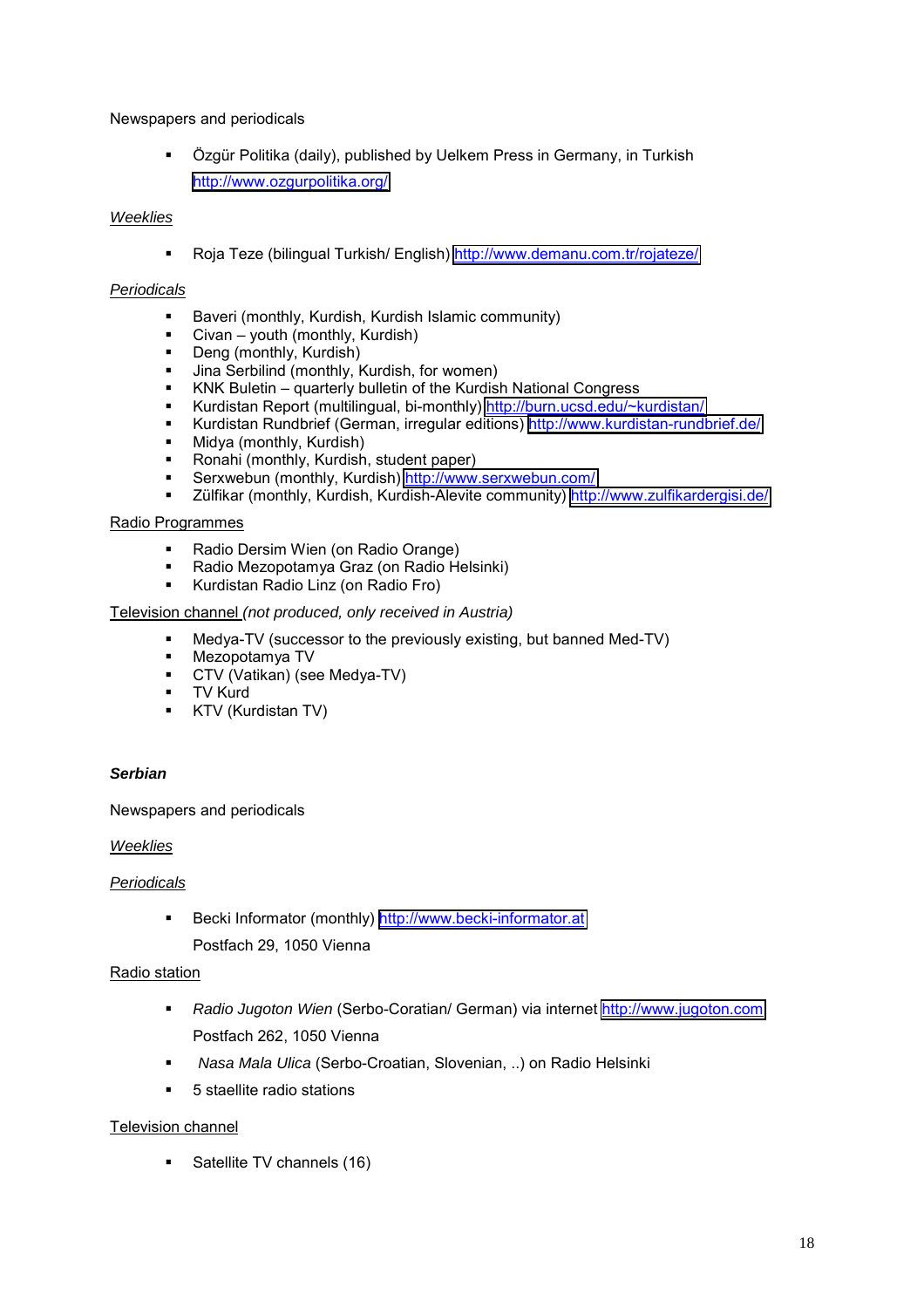*Turkish (unless indicated otherwise, the following media are produced in Germany)*

Newspapers and periodicals

### *Dailies*

 Several daily Turkish newspapers are imported from Germany such as Milliyet, Tuerkiye, Huerriyet..

#### *Weeklies*

- Aydinlik
- $\blacksquare$  Demokratik Cumhuriyet politically left wing
- **•** Dünya-Hafta in Turkish, (issue in German is planned), publ. by SMC Mediengesellschaft mbH<http://www.sesmc.de/Almanca/smsanasayfa.htm>
- Evrensel politically left wing [http://www.evrensel.de](http://www.evrensel.de/)
- Fanatik sport (publ. In Turkey)<http://www.fanatik.com.tr/>
- Girgir publ. by W.E.Saarbach GmbH [\(http://www.saarbach.de/\)](http://www.saarbach.de/)
- Milli Gazete welfare party <http://www.milligazete.com.tr/>
- Zaman political party paper, right wing [http://www.zaman.com.tr](http://www.zaman.com.tr/)

#### *Periodicals*

- Alinteri (monthly, Turkish, political left)<http://www.alinteri.org/>
- Anadolu (monthly, Turkish-German, produced in Vienna)
- Avusturya Haber (monthly, Turkish, distributed free of charge in the Tyrol and Vorarlberg) <http://www.geocities.com/avusturyahaber/>
- Caglayan (monthly, Turkish/ German, religious, produced in Vienna)
- Ehl-I Beyt (monthly, Turkish, Turkish-Alevitian, religious)<http://www.ehli-beyt.net/>
- Medyatik (monthly, Turkish)
- Özgür Gençlik (monthly, Turkish, politically left)
- **Tuna (monthly, Turkish, produced in Vienna)**
- Yaşamda Atilim (monthly, Turkish, politically left)
- Yeni Vatan Gazetisi (monthly, Turkish, online also English/German, prodcued in Vienna) [www.yenivatan.com](http://www.yenivatan.com/)

#### Radio stations/ programmes

No Turkish radio station, but a wide range of Turkish satellite radio stations and several programmes hosted by (mostly free) Austrian radio stations:

- Radio Anadolu and Radio Türkiyem via Radio Fro in Linz
- Radyo Sel via Radio Helsinki
- Turkish news and youth radio programme via ORF Radio Vorarlberg
- weekly programmes on Free Radio Proton in Vorarlberg

### Television channel

No Turkish TV channel produced in Austria, only satellite TV channels are available in Turkish.

### (2) By technology, language and group

#### *Analogue radio*

Croatian

*Stopped in 2001*

Kurdish

No Kurdish radio station, but a few programmes hosted by mainly free radio stations RADIO DERSIM WIEN (VIA FREE RADIO ORANGE) RADIO MEZOPOTAMYA GRAZ (VIA FREE RADIO HELSINKI) KURDISTAN RADIO LINZ (VIA FREE RADIO FRO)

Slovenian RADIO AGORA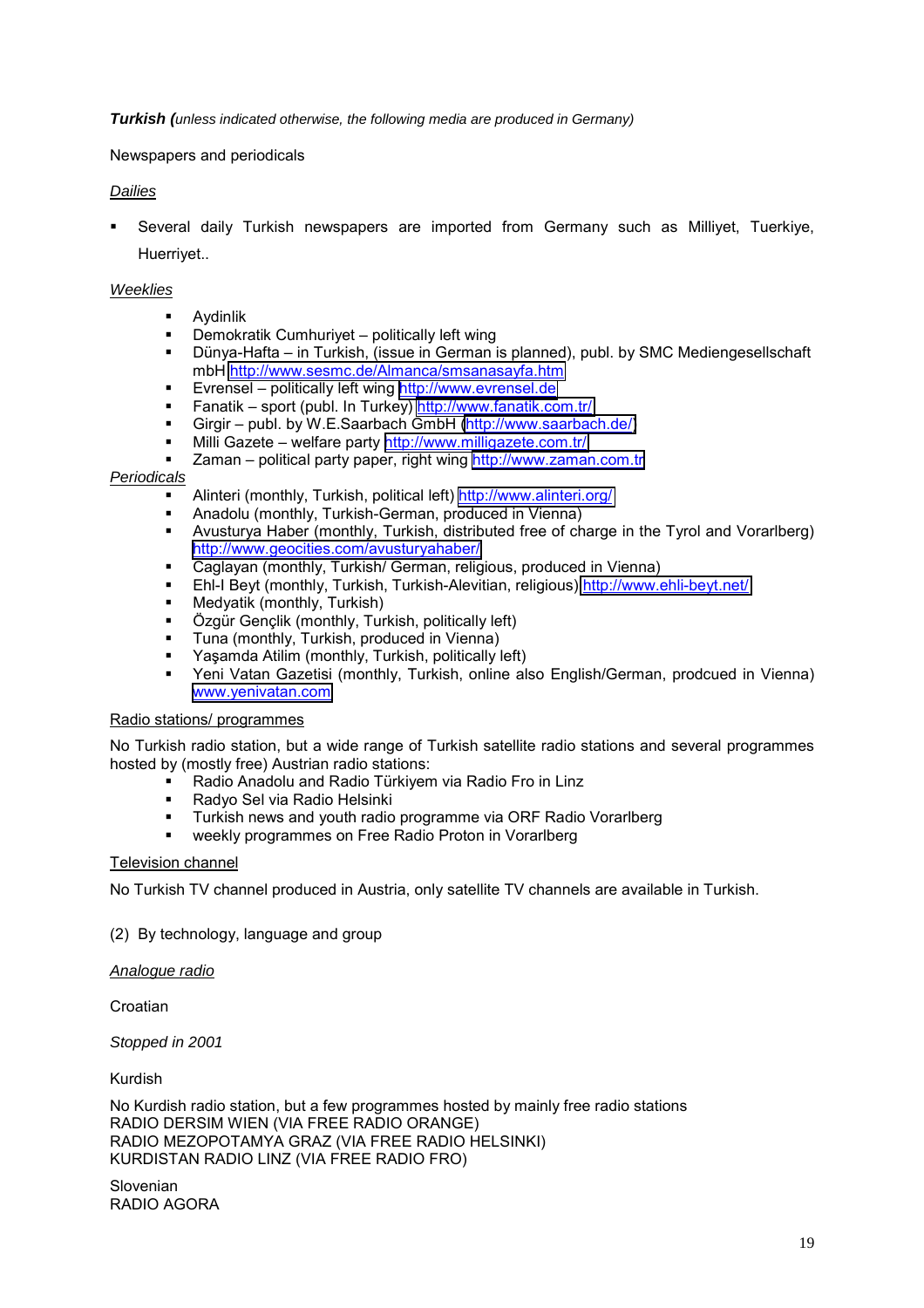#### RADIO KOROTAN

**Turkish** 

No Turkish radio station, a few programmes (incl. Turkish news) hosted by Austrian radio stations: TURKISH YOUTH RADIO PROGRAMME VIA ORF RADIO VORARLBERG, WEEKLY PROGRAMMES ON FREE RADIO PROTON, RADIO ANADOLU AND RADIO TÜRKIYEM VIA RADIO FRO, RADYO SEL VIA RADIO HELSINKI

Former Yugoslavia NASA MALA ULICA

Für Südosteuropäische Raum

*Digital Radio (satellite)*

Bosnian

BH RADIO 1 (satellite)

Croatian HRT-HR1 HRVATSKI RADIO 1 HRT-HR2 HRVATSKI RADIO 2 HRT-HR3 HRVATSKI RADIO 3 OTVORENI RADIO

Yugoslavian

B2-92 RADIO BEOGRAD 1 (satellite) RADIO BEOGRAD 202 (satellite) RADIO MONTENEGRO (satellite) RADIO PINK (satellite) RADIO JUGOTON (on line)

Slovenian

RADIO SLOVENIA INTERNATIONAL (satellite) RADIO SLOVENIJA 1 (A1) (satellite) RADIO SLOVENIJA 2 (VAL 202) (satellite) RADIO SLOVENIJA 3 (ARS) (satellite)

Turkish

A wide range of satellite TV channels (approx. 60)

*Analogue Television*

*Digital Television*

Bosnian

ALTERNATIVNA TV (satellite) FTV FEDERALNA TV BiH (satellite) OBN OPEN BROADCAST NETWORK (satellite)

Croatian HRT-TV 1 (satellite) HRT-TV 2 (satellite) HRT-TV 3 (satellite) HTV Hrvatska TV (satellite) NOVA TV (satellite)

Slovenian

KANAL A (satellite) POP TV (satellite) TEVE PIKA (satellite)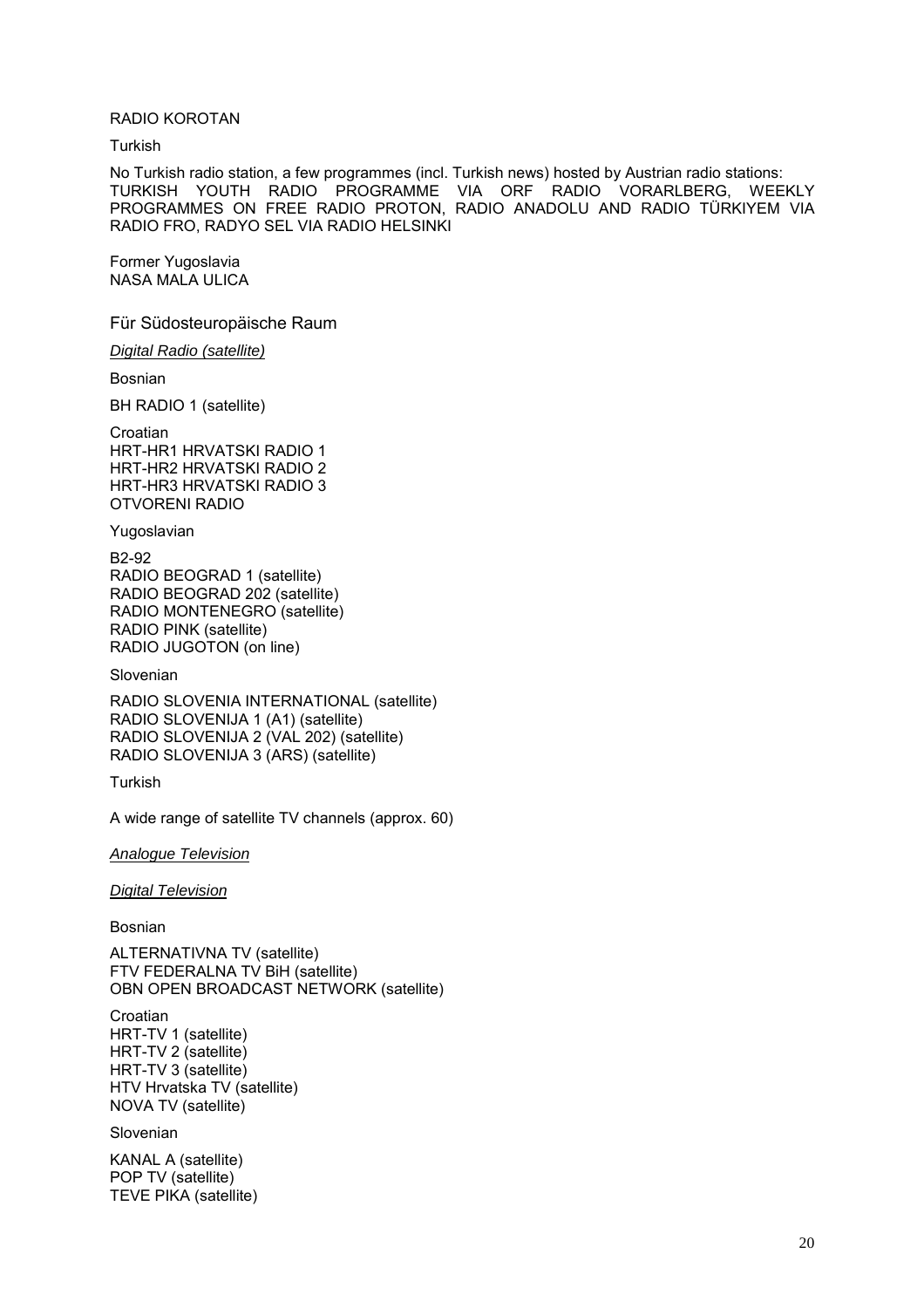TV KOPER-CAPODISTRIA (satellite) TV SLOVENIJA 1 (satellite) TV SLOVENIJA 2 (satellite) TV3 (satellite)

Yugoslavian

ANEM TV (satellite) B92 TV (satellite) BK 063 SAT (satellite) JUVEMOERC (satellite) PALMA TV (satellite) PINK PLUS TV (satellite) RTK 1 KOSOVO (satellite) RTS 1 (RADIO TELEVIZIJA SRBIJE) (satellite) RTS 2 (RADIO TELEVIZIJA SRBIJE) (satellite) RTS 3 (RADIO TELEVIZIJA SRBIJE) (satellite) RTS SAT (RADIO TELEVIZIJA SRBIJE) (satellite) STUDIO B (satellite) TV 21 (KOSOVA) (satellite) TV CRNE GORE (TV MONTENEGRO) (satellite) TV MELOS (satellite) YU INFO (NOVA TV) (satellite)

*Print*

**Croatian** 

HRVATSKE NOVINE CRIKVENI GLASNIK GRADIäKA NOVI GLAS PUT GLASILO MULTI MALI MINI MULTI

SLovenian

SLOVENSKI VESTNIK NAS TEDNIK NEDELJA DRUZINA IN DOM CELOVSKI ZVON PUNT

Turkish AYDINLIK ANADOLU ALINTERI<http://www.alinteri.org/> CAGLAYAN DEMOKRATIK CUMHURIYET EHL-I BEYT <http://www.ehli-beyt.net/> EVRENSEL<http://www.evrensel.net/> FANATIK - SPORT<http://www.fanatik.com.tr/> MEDYATIK MILLI GAZETE<http://www.milliyet.com.tr/> PAPARRRAZZI ÖZGÜR GENÇLIK TUNA TURKISH DAILY NEWS<http://www.turkishdailynews.com/> YA ŞAMDA ATILIM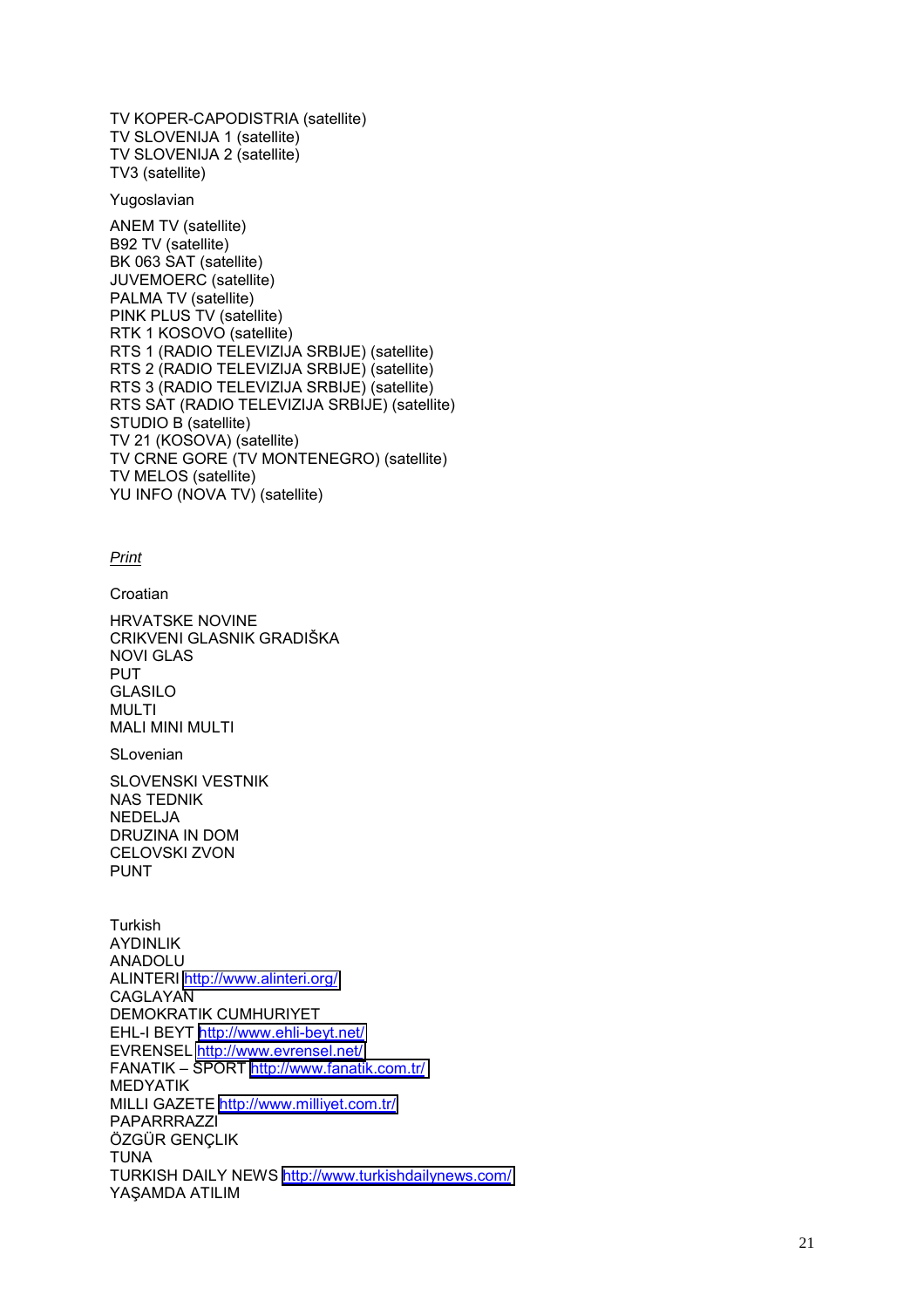#### YENI VATAN GAZETISI

ZAMAN [http://www.zaman.com](http://www.zaman.com/)

#### Some preliminary conclusions from the mapping

Firstly, the lack of print media produced by 'new minorities' in Austria is striking. Only the 'officially recognised minorities', Croatian and Slovenians and to a limited extent Turks and Kurds have a few press publications. A large part of the media read by Turks and Kurds in Austria is produced in Germany however and reaches their audiences in Austria through Turkish and Kurdish associations based here who fulfill a distributing function. The association of Austrian media distributors shows a wide range of foreign media available in Austria, among which the origin countries of the 'new minorities' are well represented. The emergence of Turkish and foerm Yugoslavian newspapers on the Austrian press market is a rather recent phenomenon however.

Other media originating from the country of origin, are generally digital media and especially satellite TV channels who appear to have occupied a central role as a medium for minorities in Austria. Due to the only recent history of independent 'free radio' stations in Austria, the on air-presence of minorities can be regarded as still in the process of development.

#### **Conclusions: What's to learn from the Austrian experience?**

In contrast to many other European countries, Austria has a poorly developed and hardly diversified domestic media scene with only 5 national daily newspapers (of which 2 are tabloid papers) and 9 regional ones. In relation to the country's overall population, the most widely read daily newspaper in the world (sic!) is an Austrian tabloid paper with a long tradition of anti-minorities-discourse. Ironically, this very newspaper has found its mirror image in a Turkish monthly, which ressembles the Austrian 'Kronenzeitung' in layout and style.

Differences between the media availablity of Austria's officially recognised minorities and 'new minorities' based on immigration since after WWII can be seen above all in the lacking representation of the latter in audio-visual media. Within the Austrian public television and radio framework, even the recognised minorities have been allocated traditionally a very marginal position, limited to rather folkloristic programmes. A more significant representation of minority members as producers and programme makers has only started since the liberalisation of the broadcasting legislation. Thus, various 'minority programmes' can now be found on some local radio stations, addressed predominantly to younger – or 'second' - generations of immigrants. Likewise, more lively publication activities in the realm of print publications can be found at the level of second generation magazines which tend to be also published online and generally written in German.

While the mentioned publications have a strong local reference point, a different part of the media sector appears to exist at the level of diaspora media, especially in the context of Kurdish and Turkish media. These are to a large extent produced and published in Germany and distributed in Austria through religious or political associations. This distribution is generally based on private networks and on door-to-door sales. So far, no data is available on the consumption of media by minority members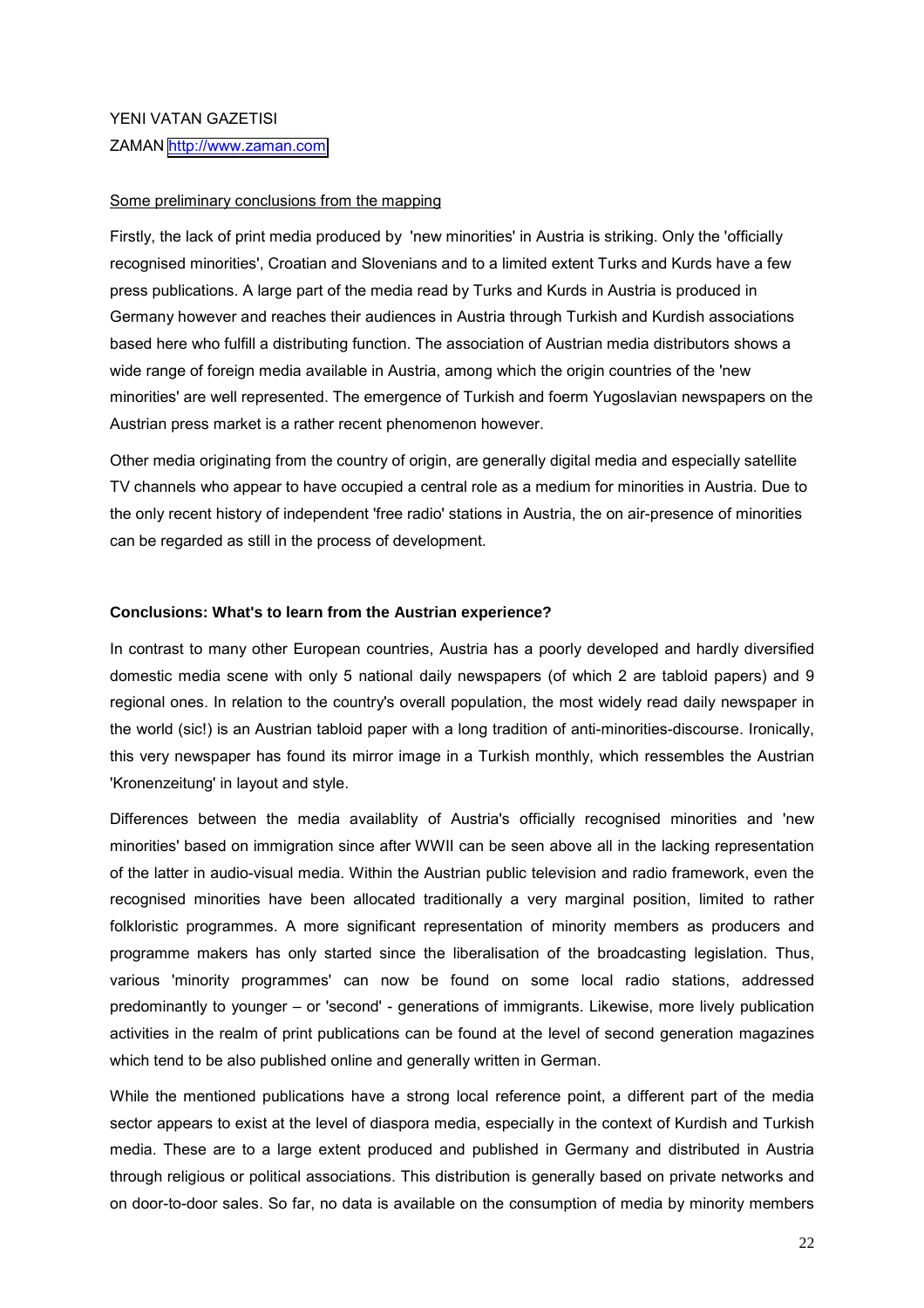in Austria. It can only be assumed that the younger generations who have largely grown up in Austria, consume 'ethnic' as well as mainstream media, while the older generation probably draws more on media imported from their country of origin as well as, most importantly, satellite TV channels. During the period of the war in former Yugoslavia, satellite TV was a central magnet in catering businesses run by immigrants from former Yugoslavia.

A movement towards an improved representation of minorities in teh Austrian media landscape can be hoped for on the basis of the changed legislation regarding audio-visual media. The scarcity of print media produced by minorities in Austria has to be seen in the context of the socio-economic position of Austriaís minorities, inparticular in comparison with Germany, and a generally hostile policy framework relating to the security of stay of minority members.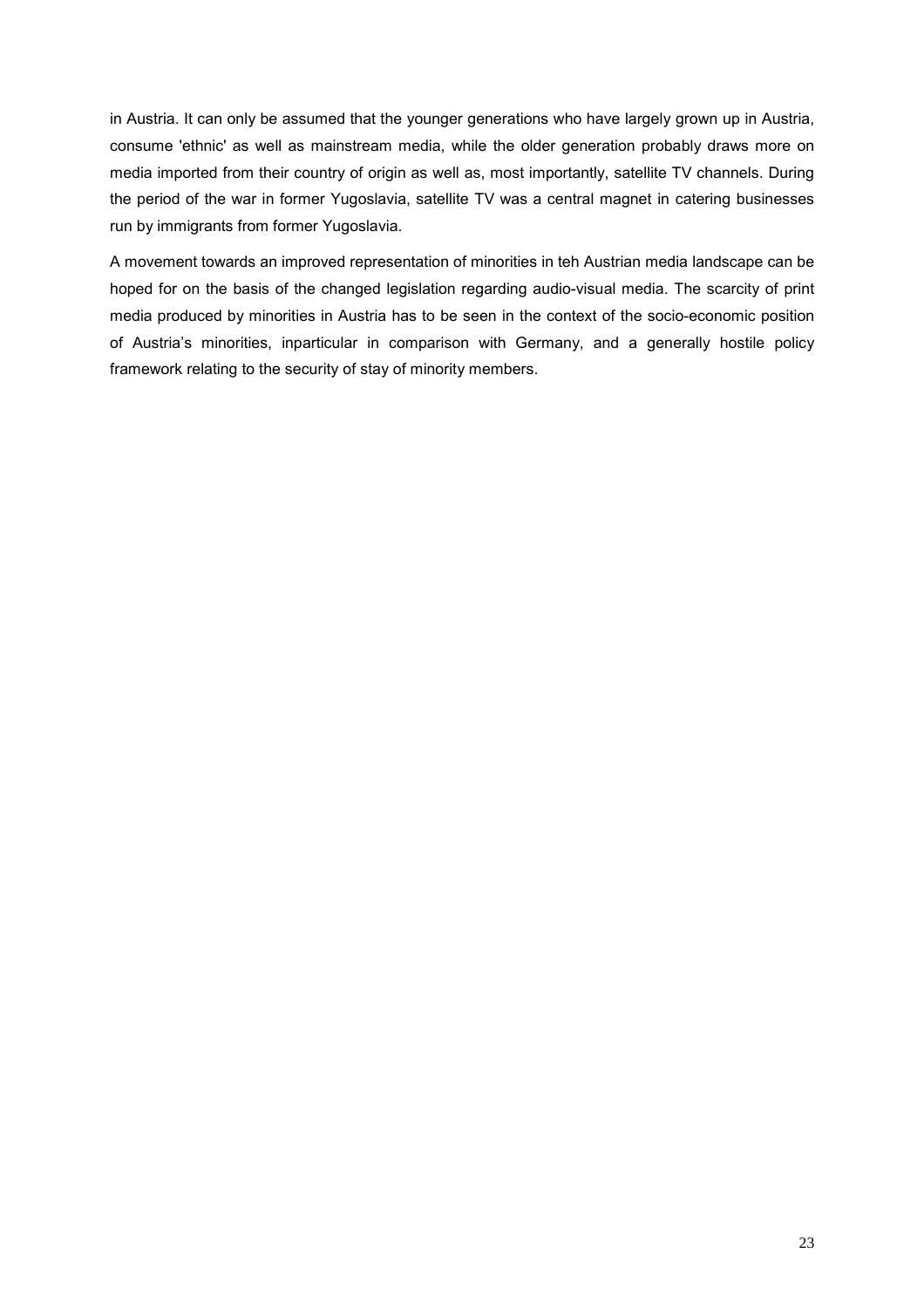Literatur:

Arbeitsgruppe Medien – Busch, Brigitta, Kogoj, Cornelia, Peissl, Helmut, Centre for Intercultural Studies, http://cis.uni-klu.ac.at/enquete/ag5.html

Bauböck, R (1997) Migrationspolitik, in H. Dachs, P. Gerlich, E. Talos et.al. (eds) Handbuch des politischen Systems Österreichs. Die zweite Republik, Wien: Mainz.

Bauböck, R, Wimmer, H (1988) Social Partnership and 'Foreigners Policy', European Journal of Political Research, 16, 659-681.

Baumgartner, G, Perchinig, (1995) Minderheitenpolitik in Österreich - die Politik der österreichischen Minderheiten, in Baumgartner, G: 6 x Österreich. Geschichte und aktuelle Situation der Volksgruppen, ed. by Ursula Hemetek for Initiative Minderheiten. Drava Verlag. Klagenfurt, Celovec, http://www.initiative.minderheiten.at/

Biffl, G, Deutsch, E, Lutz, H, Marterbauer, M (1997) Ökonomische und strukturelle Aspekte der Ausländerbeschäftigung in Österreich, Österreichisches Institut für Wirtschaftsforschung, Wien.

Biffl, G (1999) Insider und Outsider, Inländer und Ausländer. Wo sind die Grenzen? WIFO-Working Paper Nr. 125

Busch, Brigitta (1998): Elemente für eine Sprachpolitik im Medienbereich am Beispiel der slowenischen Medien in Kärnten. In: de Cillia, Rudi/Ketteman, Bernd/Landsiedler, Isabel (Hg.). Verbal - Werkstättengespräche. Frankfurt am Main, 95-119

Busch, Brigitta (1999): Der virtuelle Dorfplatz. Minderheitenmedien, Globalisierung und kulturelle Identität. Klangenfurt: Celovec

Fassmann, H (1993) Arbeitsmarktsegmentation und Beruflsaufbahnen. Ein Beitrag zur Arbeitsmarktgeographie Österreichs. Wien.

Fassmann, H, Münz, R (1995) Einwanderungsland Österreich? Historische Migrationsmuster, aktuelle Trends und politische Massnahmen. Wien.

Haberfellner, R, Böse, M (1999) 'Ethnische Ökonomien. Integration vs. Segregation im Kontext der wirtschaftlichen Selbständigkeit von MigrantInnen.' In Fassmann, H, Matuschek, H, Menasse, E (eds) abgrenzen. Ausgrenzen. Aufnehmen, . Bundesministerium für Bildung, Wissenschaft und Kultur, Klagenfurt: Drava.

G‰chter, A (1995) 'Integration und Migration', *SWS-Rundschau*, vol. 35, Nr. 4.

Gächter, A (2001) Migrants and Ethnic Minorities on the Margins: Report for Austria, working paper?.

GfbV (2000), Bericht des Österreichischen Volksgruppenzentrums zru Durchführung des Europäischen Rahmenübereinkommens zum Schutz nationaler Minderheiten in der Republik Österreich,<http://www.ines.org/apm-gfvb/3dossier/oevz/rep2000-1.html>

Kogoj, C (1999) Minderheiten und Medien in Österreich. Beschreibung eines kommunikativen Missverhältnisses, Institut für Publizistik und Kommunikationswissenschaft (ed), Medienjournal, **Salzburg** 

Kogoj, C (2000) Minderheitenmedien im europäischen Vergleich, Vortrag im Volksgruppenbeirat im Bundeskanzleramt

Kogoj, C (2001) Migration und Fernsehen, paper presentation at Kunsthalle, Vienna, 12 december, 2001

Lebhart, G. Münz, R (1999) Die Österreicher und ihre "Fremden". Meinungen und Einstellungen zu Migration, ausländischer Bevölkerung und Asuländerpolitik, in H. Fassmann, H. Matuschek, E. Menasse (eds), abgrenzen. Ausgrenzen. Aufnehmen, . Bundesministerium für Bildung, Wissenschaft und Kultur, Klagenfurt: Drava.

Matouschek, B, Wodak, R, Januschek, F (1995) : Notwendige Maflnahmen gegen Fremde?: Genese und Formen von rassistischen Diskursen der Differenz, Wien: Passagen Verlag.

Parnreiter, C (1994) Migration und Arbeitsteilung. Ausländerbeschäftigung in der Weltwirtschaftskrise, Wien.